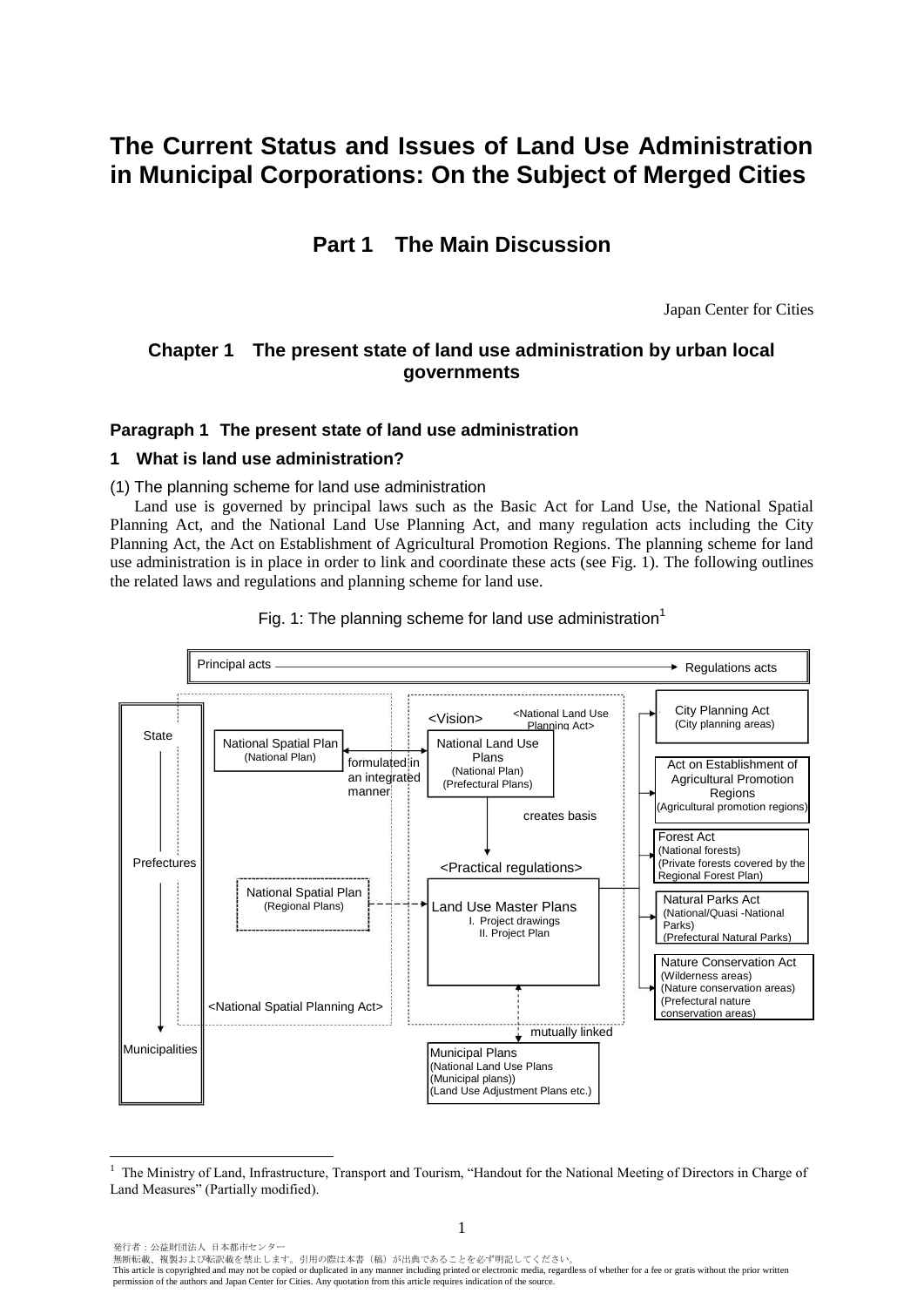The Basic Act for Land provides for the basic principles on land, clarifies the responsibilities of the state, local public entities, business operators and citizens with regard to the basic principles on land, and provides for the basic matters on measures concerning land. In the wake of the serious problems resulted from soring land prices during the period of the bubble economy, the act, which was established in 1989, articulates the following four principles:

- (i) Precedence of public welfare with regard to land.
- (ii) Proper use and use in accordance with the plan.
- (iii) Restraint of speculative transactions.
- (iv) Reasonable burden based on the profits pertaining to the increase in value.

Application of laws and orders on land use should be grounded on these basic principles.

The Comprehensive National Land Development Act, which had been established in 1950, was drastically revised into the National Spatial Planning Act in 2005. As a result, National Spatial Strategies were newly formulated, replacing the Comprehensive National Development Plans which had been made five times since 1962. The Comprehensive National Development Plan, under the principle of "well-balanced national development," contributed to certain extent to the development of national land and reduction of regional gaps by decentralizing industrial plants and developing transportation and communications infrastructure. Changes in the industrial structure due to economic globalization and the start of population decline caused discrepancies between the development-oriented Comprehensive National Development Plan and the actual socio-economic conditions, resulting in the revision of the act.<sup>2</sup>

National Spatial Strategies set out guidelines for long-term (10-15 years) spatial development, which cover matters such as land, water, nature, social infrastructure, industry, culture, and human resources. National Spatial Strategies, consisting of the National Plan and the Regional Plans, are characterized by:

- (i) the shift from a development-oriented plan pursuing quantitative expansion to a plan for a matured society pursuing qualitative improvement of national land and effective use of the stock; and
- (ii) the establishment of the Regional Plan Council, the planning proposal system involving local governments, and other schemes whereby the national and local governments coordinate and cooperate in creating vision.<sup>3</sup>

National Spatial Strategies are formulated in an integrated manner together with the national land use plan.

Following the Plan for Remodeling the Japanese Archipelago publicized in 1972, and the subsequent rise in land prices and the nationwide boom in urban development, the National Land Use Planning Act, which was focused on the integration of land use regulations, was established in 1974, in order to coordinate unregulated, sprawling urban development and non-urban land use.<sup>4</sup> The act provides for the necessary matters concerning the formulation of national land use plans which stipulate basic principles on land use, and land use master plans which deal with practical regulations.

National land use plans consist of three levels of plans including, the national plan, prefectural plans, and municipal plans, which enables vertical coordination among the state, prefectures, and municipalities. Each plan specifies the following:

- (i) The basic plan for the use of land (basic policy for comprehensive and systematical use of land).
- (ii) Target scale of each area classified according to purpose and regional outlines of land use.
- (iii) The outline of measures necessary to accomplish the foregoing.

Land use master plans are based on national land use plans (the national plan and prefectural plans) and are stipulated by prefectural governors. The major contents of land use master plans include:

- (i) project drawings of five areas such as urban areas, agricultural areas, forest areas, natural park areas, and nature conservation areas, on the scale of 1:50,000; and
- (ii) project plans specifying the policy for coordination among regions and other matters.

Land use master plans are to be accomplished through the plans formulated under individual regulations for each category. In other words, the City Planning Act largely governs the land use in urban areas, and similarly the Act on Establishing Agricultural Promotion Regions, the Forest Act, Natural Parks

 $\overline{a}$ 

無断転載、複製および転訳載を禁止します。引用の際は本書(稿)が出典であることを必ず明記してください。

<sup>2</sup> Takashi Onishi, et al., "Tokushu zadankai: Shin-jidai no kokudo-keikaku wo kangaeru (Discussion: National land planning in the new era," in *Toshi-keikaku (City planning)*, vol.263 (October, 2006), pp.5-8.

<sup>3</sup> Website of the National and Regional Policy Bureau of the Ministry of Land, Infrastructure, Transport and Tourism: http://www.kokudokeikaku.go.jp/index.html

<sup>4</sup> Toshinori Mizuguchi, *Tochi-riyou-keikaku to machizukuri: kisei, yudou kara keikaku-kyougi e (Land use plans and city planning: From regulation and guidance to planning discussions)*, (Gakugei Shuppan-Sha, 1997), pp.72.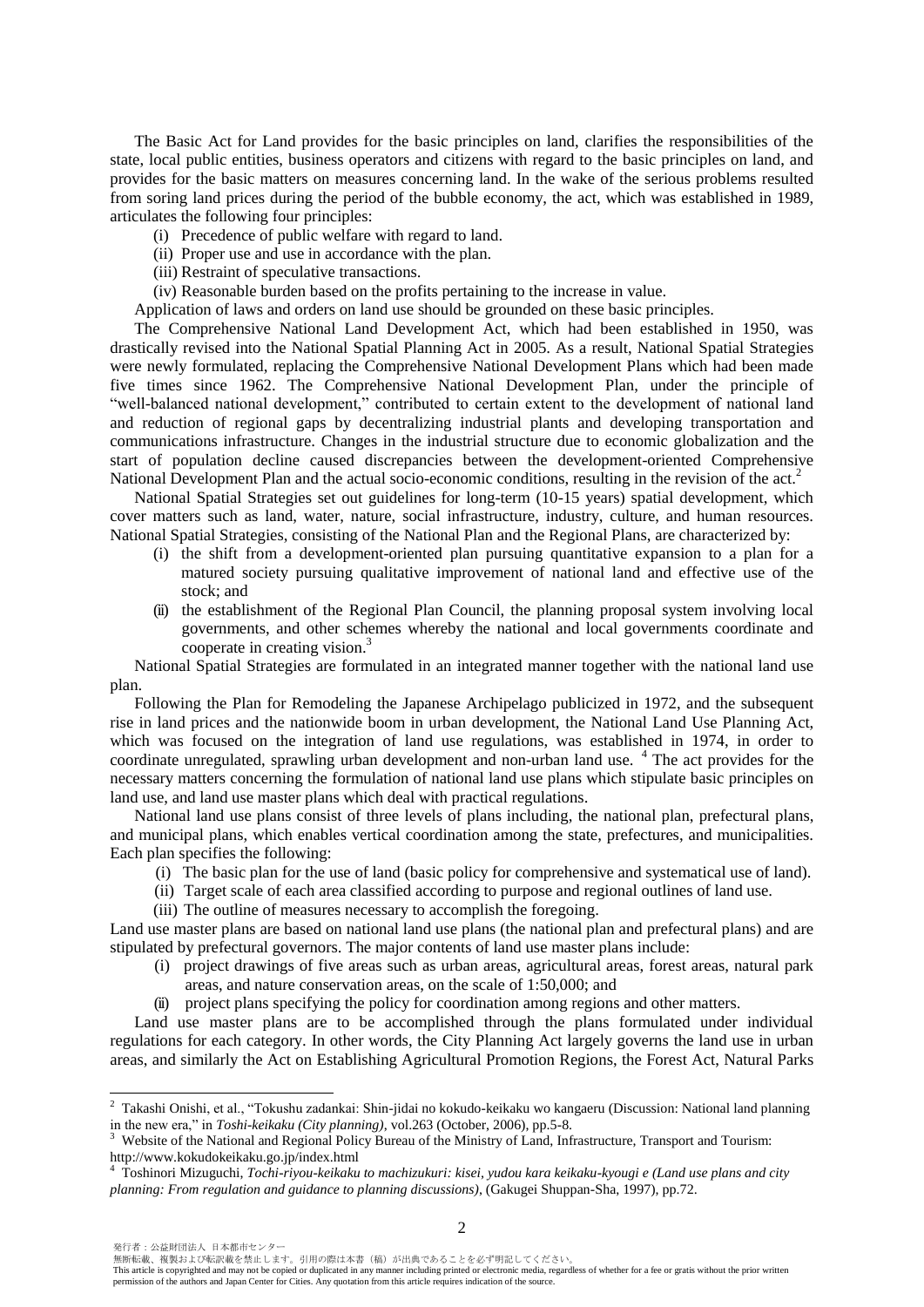Act, and Nature Conservation Act govern the land use in agricultural areas, forest areas, natural park areas, and nature conservation areas respectively.

Although it is necessary to analyze each of five areas in order to understand the whole picture of land use administration, this report, aimed at discussing the land use administration by urban local governments, focuses on urban areas.

(2) Responsibilities of the national, prefectural, and municipal governments in city planning administration

In order to understand responsibilities of the national, prefectural, and municipal governments in city planning administration, it is useful to identify who has the authority to make decision on city plans for land use. Basically, municipalities which are in proximity to the "front line of city planning" are regarded as the main decision-making entities. Therefore, only region-wide and fundamental city plans are formulated by prefectures, while other city plans are formulated by municipalities. When prefectures are deciding on (i) city plans for city planning areas pertaining to large cities and the cities around them, (ii) city plans of grave national importance, they must consult with the Minister of Land, Infrastructure, Transport and Tourism and obtain his permission in advance (Article 18, paragraph (3) of the City Planning Act).

Specifically, prefectures make decisions on fundamental part of city planning system, such as designation of city planning areas and delineation (area classification), while municipalities are basically responsible for decisions concerning use districts, district plans, and other matters which are closely related to daily lives of residents (see Table 1).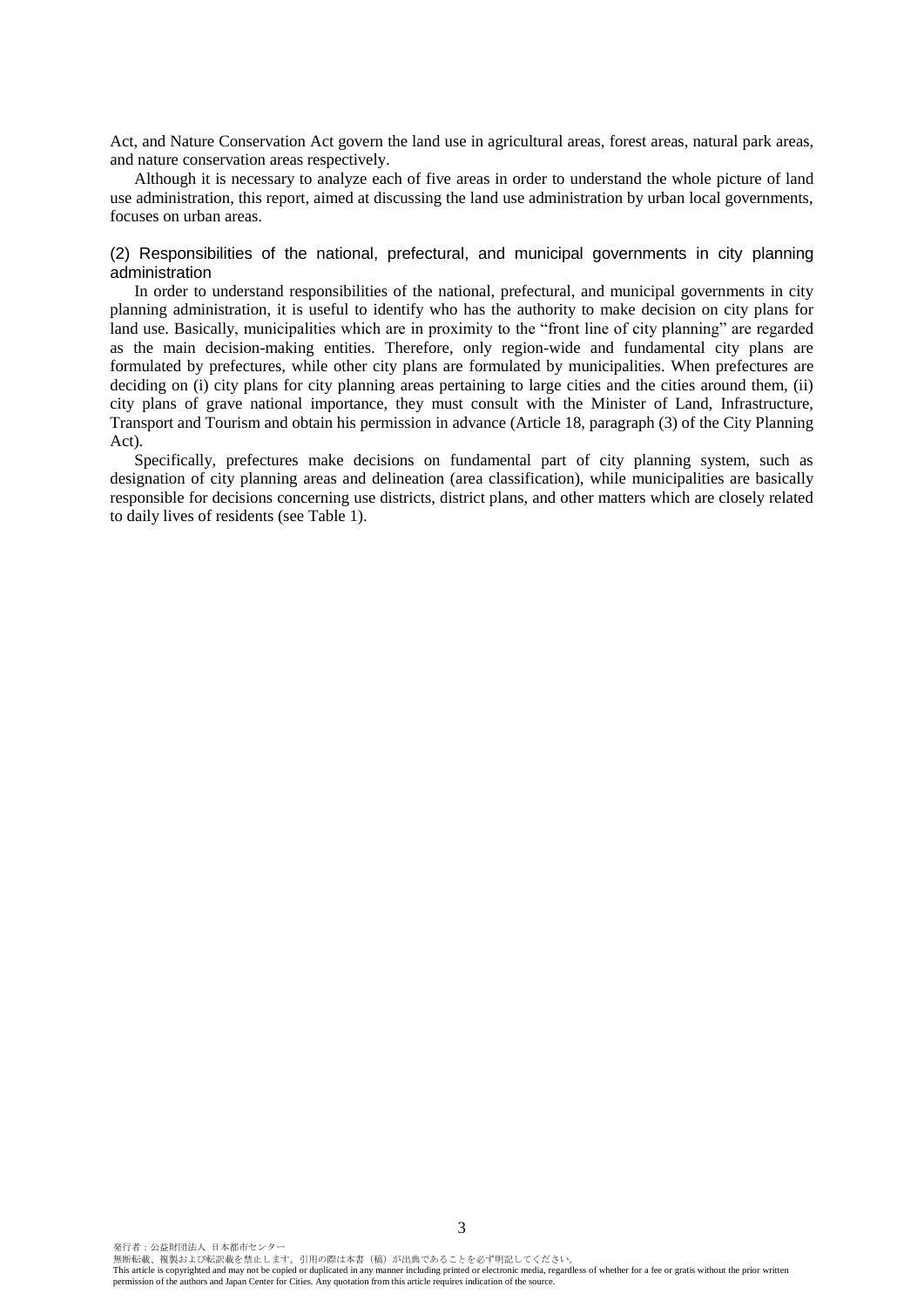|                                                                 |                                                                            |                         | Table 1: Decision-making entities of city planning   |                   | (concerning land use) |                                    |              |
|-----------------------------------------------------------------|----------------------------------------------------------------------------|-------------------------|------------------------------------------------------|-------------------|-----------------------|------------------------------------|--------------|
|                                                                 |                                                                            |                         |                                                      | Decided by        |                       | Decided by prefectures             |              |
|                                                                 |                                                                            |                         |                                                      | municipalities    |                       | (designated cities <sup>*1</sup> ) |              |
|                                                                 |                                                                            | Contents of city plans  |                                                      | Consent of        | Consent of            | Only specified                     | Consent of   |
|                                                                 |                                                                            |                         |                                                      | prefectural       | the minister          | $\arcsin^{*2}$ require             | the minister |
|                                                                 |                                                                            |                         |                                                      | governors         | not required          | the consent of                     | required     |
|                                                                 |                                                                            |                         |                                                      | required          |                       | the minister                       |              |
|                                                                 | Policy for improvement,                                                    |                         | Presence or absence of area                          |                   |                       |                                    |              |
| development, and                                                |                                                                            |                         | classification and its policy, and                   |                   |                       |                                    | X            |
| preservation of city                                            |                                                                            |                         | policy for city plans of grave national              |                   |                       |                                    |              |
|                                                                 |                                                                            | importance              |                                                      |                   |                       |                                    |              |
| planning areas                                                  |                                                                            | Others                  |                                                      |                   |                       | X                                  |              |
| Area classification                                             |                                                                            |                         |                                                      |                   |                       |                                    | X            |
|                                                                 | Urban redevelopment policy etc.                                            |                         |                                                      |                   |                       | X                                  |              |
|                                                                 |                                                                            |                         | The three major                                      |                   |                       |                                    |              |
|                                                                 | Use districts <sup>*3</sup>                                                |                         | metropolitan areas etc.*4                            |                   |                       | $\mathbf X$                        |              |
|                                                                 |                                                                            |                         | Others                                               | $\mathbf x$       |                       |                                    |              |
|                                                                 | Special use districts <sup>*3</sup>                                        |                         |                                                      | $\mathbf X$       |                       |                                    |              |
|                                                                 | Special use restriction districts <sup>*3</sup>                            |                         |                                                      | $\mathbf x$       |                       |                                    |              |
|                                                                 | Exceptional floor area ratio districts                                     |                         |                                                      | $\mathbf x$       |                       |                                    |              |
|                                                                 |                                                                            |                         | The three major                                      |                   |                       |                                    |              |
|                                                                 | High-rise residential                                                      |                         | metropolitan areas etc.*4                            |                   |                       | X                                  |              |
|                                                                 | attraction districts<br>Others                                             |                         |                                                      | $\mathbf X$       |                       |                                    |              |
|                                                                 |                                                                            |                         |                                                      |                   |                       |                                    |              |
|                                                                 | Height control districts <sup>*3</sup>                                     |                         |                                                      | $\mathbf x$       |                       |                                    |              |
|                                                                 | High-level use districts                                                   |                         |                                                      | $\mathbf X$       |                       |                                    |              |
| <b>Districts</b>                                                | Specified blocks                                                           |                         |                                                      | $\mathbf X$       |                       |                                    |              |
| or zones                                                        | Special urban renaissance districts                                        |                         |                                                      |                   |                       |                                    | $\mathbf X$  |
|                                                                 | districts                                                                  |                         | Fire prevention districts/ quasi-fire prevention     | X                 |                       |                                    |              |
|                                                                 |                                                                            |                         | Specified disaster prevention block improvement      |                   |                       |                                    |              |
|                                                                 | zones                                                                      |                         |                                                      | X                 |                       |                                    |              |
|                                                                 | Landscape zones                                                            |                         |                                                      | $\mathbf X$       |                       |                                    |              |
|                                                                 |                                                                            |                         | Ten hectares or over                                 |                   |                       | $\mathbf X$                        |              |
|                                                                 | Scenic districts <sup>*3</sup>                                             |                         | Others                                               | $\mathbf x$       |                       |                                    |              |
|                                                                 | Parking place development zones                                            |                         |                                                      | X                 |                       |                                    |              |
|                                                                 |                                                                            |                         | Special major ports                                  |                   |                       |                                    | $\mathbf X$  |
|                                                                 | Port zones                                                                 |                         | Major ports                                          |                   |                       | $\mathbf X$                        |              |
|                                                                 |                                                                            |                         | Others                                               | X                 |                       |                                    |              |
|                                                                 |                                                                            |                         | Special historic natural features conservation zones |                   |                       |                                    | X            |
|                                                                 | Special<br>green                                                           | space                   | Ten hectares or over                                 |                   |                       | X                                  |              |
|                                                                 | conservation districts                                                     |                         | Others                                               |                   |                       |                                    |              |
|                                                                 |                                                                            |                         |                                                      | X                 |                       |                                    |              |
|                                                                 |                                                                            |                         | (Suburban special green space conservation zones)    |                   |                       |                                    | X            |
|                                                                 | Green space conservation districts                                         |                         |                                                      |                   |                       | X                                  |              |
| <b>Districts</b>                                                | Tree planting districts                                                    |                         |                                                      | X                 |                       |                                    |              |
| or zones                                                        | Distribution business zones                                                |                         |                                                      |                   |                       | X                                  |              |
|                                                                 | Productive green zones                                                     |                         |                                                      | X                 |                       |                                    |              |
|                                                                 |                                                                            |                         | Conservation zones for clusters of traditional       | $\mathbf{x}$      |                       |                                    |              |
|                                                                 | structures <sup>*3</sup>                                                   |                         |                                                      |                   |                       |                                    |              |
|                                                                 | Aircraft noise control zones                                               |                         |                                                      |                   | $\mathbf X$           |                                    |              |
| Aircraft noise control special zones                            |                                                                            |                         |                                                      |                   | $\mathbf X$           |                                    |              |
| Urban redevelopment promotion areas                             |                                                                            |                         |                                                      | X                 |                       |                                    |              |
| Land readjustment promotion areas<br>Project                    |                                                                            |                         |                                                      | $\mathbf X$       |                       |                                    |              |
| promoti<br>Residential-block construction promotion areas       |                                                                            |                         |                                                      | X                 |                       |                                    |              |
| on areas<br>Land readjustment promotion areas for core business |                                                                            |                         |                                                      |                   |                       |                                    |              |
| urban development                                               |                                                                            |                         |                                                      | X                 |                       |                                    |              |
|                                                                 | Unused land use promotion areas<br>Urban disaster recovery promotion areas |                         |                                                      | X<br>$\mathbf X$  |                       |                                    |              |
|                                                                 | District plans                                                             |                         |                                                      | $x^{*5}$          |                       |                                    |              |
|                                                                 |                                                                            |                         | Disaster prevention block improvement zone           |                   |                       |                                    |              |
| District<br>planning etc.                                       | plans                                                                      |                         |                                                      | $\mathbf{x}^{*5}$ |                       |                                    |              |
|                                                                 |                                                                            | Roadside district plans |                                                      | $\mathbf{x}^{*5}$ |                       |                                    |              |
|                                                                 |                                                                            | Rural district plans    |                                                      | $x^{*5}$          |                       |                                    |              |

## Table 1: Decision-making entities of city planning (concerning land use) $5$

\*1 City plans marked "X" are decided by prefectures even in areas within designated cities.

\*2 City planning areas that include the whole or part of existing urban areas, suburban development areas, and other areas in the three major metropolitan areas; urban development areas in the three major

 $\overline{a}$ 

<sup>5</sup> City Planning Association of Japan, *Toshi-keikaku hando-bukku 2006 nen (City planning handbook 2006)* (City Planning Association of Japan, 2007), pp.129-130. The table is as of September 1, 2005.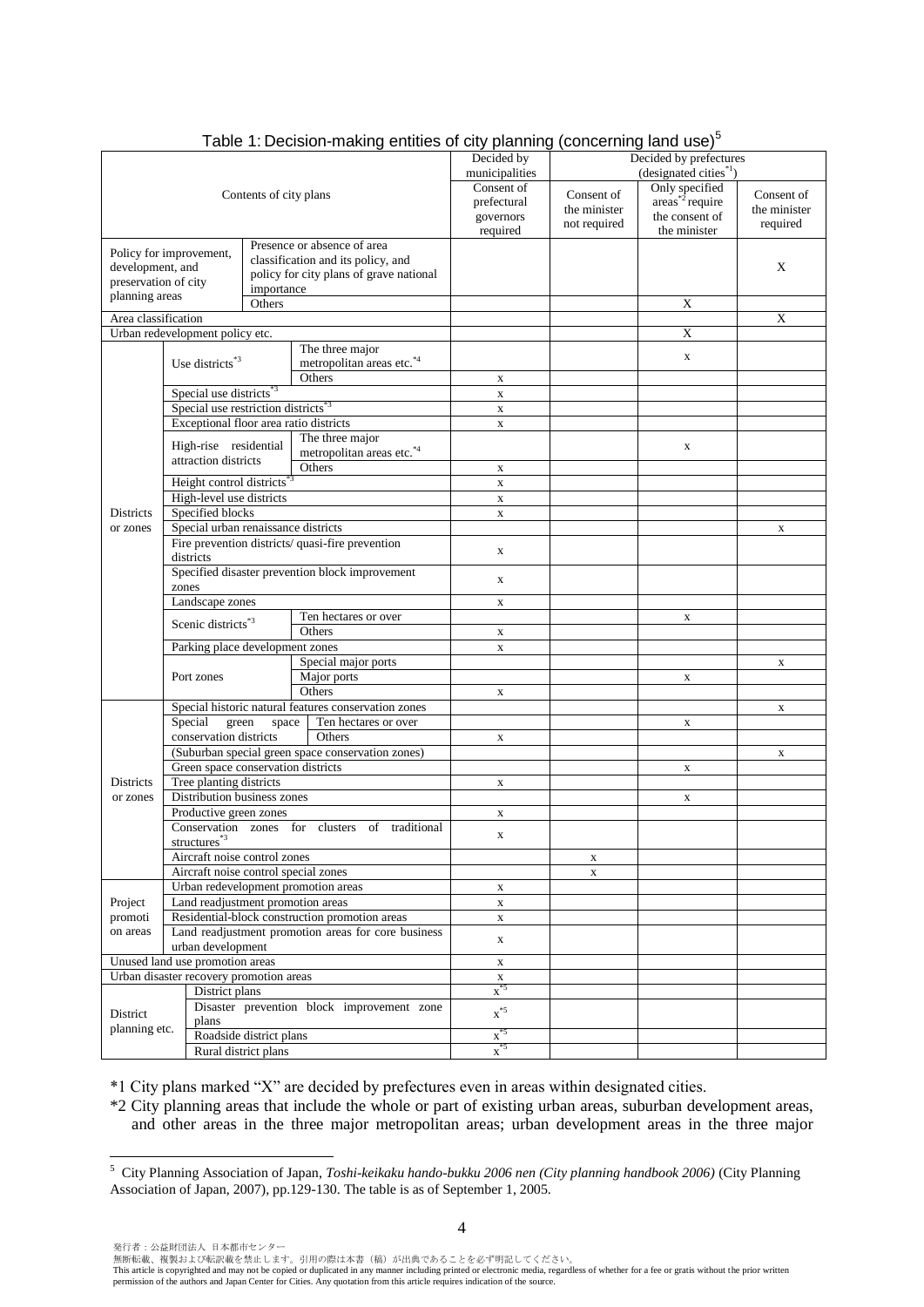metropolitan areas; city planning areas that include the whole or part of areas within cities with a population of 300 thousand or over (designated by the minister); and city planning areas that are closely linked to foregoing areas (designated by the minister).

- \*3 These city plans for quasi-city planning areas are decided on by municipalities. (The opinions of prefectural governors must be heard in advance.)
- \*4 Existing urban areas, suburban development areas, and other areas in the three major metropolitan areas; and city planning areas that include the whole or part of areas within designated cities.
- \*5 The consent of prefectural governors are required for limited matters such as the location and scale of zone facilities, and strengthening of building restrictions provided by districts or zones.

#### **2. The background for discussing land use administration**

Highly centralized land use administration in Japan has hampered urban local governments in many ways in their autonomous efforts for city planning. The current land use system has been criticized as follows:

Firstly, the land use planning and regulation system lacks comprehensiveness. Planning and regulation system concerning land use is based on the City Planning Act, Act on Establishment of Agricultural Promotion Regions, the Forest Act, the Natural Parks Act, the Nature Conservation Act, and other laws, and plans and regulations with different purposes and methods are administered by divisions that have jurisdiction over individual acts. Different regulations classify and regulate a single administrative district of a local autonomous body. As a result, "areas with no plans" which are not governed by any laws have been created, resulting in disorderly land use<sup>6</sup>.

Land use master plans, which have to play a role of coordinating individual regulations, actually depend on individual regulations for the means of materializing the plans; thus, it is said that their function is limited to confirming the present state.

Secondly, the targets and standards of individual regulations are limited or inappropriately set. For instance, the City Planning Act often leaves greenbelts around urban areas and rural areas as non-delineated areas with no use districts or as areas outside city planning areas. Therefore, regulations neither extend to these areas nor control disorderly land use. The Act on Establishment of Agricultural Promotion Regions also does not always exercise its land use control function effectively because schemes such as exemption from the application of the Act on Establishment of Agricultural Promotion Regions and permission for the conversion of farmland are used to evade the regulation.

Thirdly, discretionary power of urban local governments is limited. Pursuant to the City Planning Act revised in 1998 and 1999, part of authority was transferred from prefectures to municipalities (the authority to decide use districts in areas within cities with a population of 250 thousand was transferred to municipalities; the scope of decisions made by municipalities on urban facilities; etc.), and involvement of the national government was reduced in scope and clearly specified (reduction of areas that require the minister's consent, etc.). However, many local governments consider the transfer of authority insufficient. The current scheme has yet to allow local governments to exercise autonomy<sup>7</sup>.

Fourthly, citizen participation procedures are inadequate. Although the municipal master plan system has enabled resident opinions to be reflected in city plans, opportunities for citizen participation at the stage of establishing city planning ordinances must be increased.

#### **3. The reasons for focusing on merged cities**

The first reason for this report focusing on cities formed by merger is to study the complicated relations between "municipal merger" and "city planning." Although some insist that municipal merger enables city planning to be carried out from a boarder perspective, expansion of administrative district does not

 $\overline{a}$ 

無断転載、複製および転訳載を禁止します。引用の際は本書(稿)が出典であることを必ず明記してください。

<sup>6</sup> Mari Uchiumi, "Machizukuri jourei ni yoru kougai no sougou-teki tochi-riyou yuudou (Comprehensive land use guidance in suburban areas by city planning ordinances)," in Japan Society of Urban and Regional Planners, ed., *Toshi nouson no atarashii tochi-riyou senryaku (New land use strategies of urban and rural areas)* (Gakugei Shuppan-Sha, 2003), pp152.

<sup>7</sup> For instance, there is an opinion that "It is totally irrational that local governments in metropolitan areas do not have the authority to designate use districts."

Takashi Onishi, "Toshi-keikaku-seido to kongo no toshi-zukuri no arikata (City planning system and the future city building," Japan Center for Cities, ed., *Korekara no toshi-zukuri to toshi-keikaku-seido (City building and city planning system in the future)* (Japan Center for Cities, 2004), pp.107.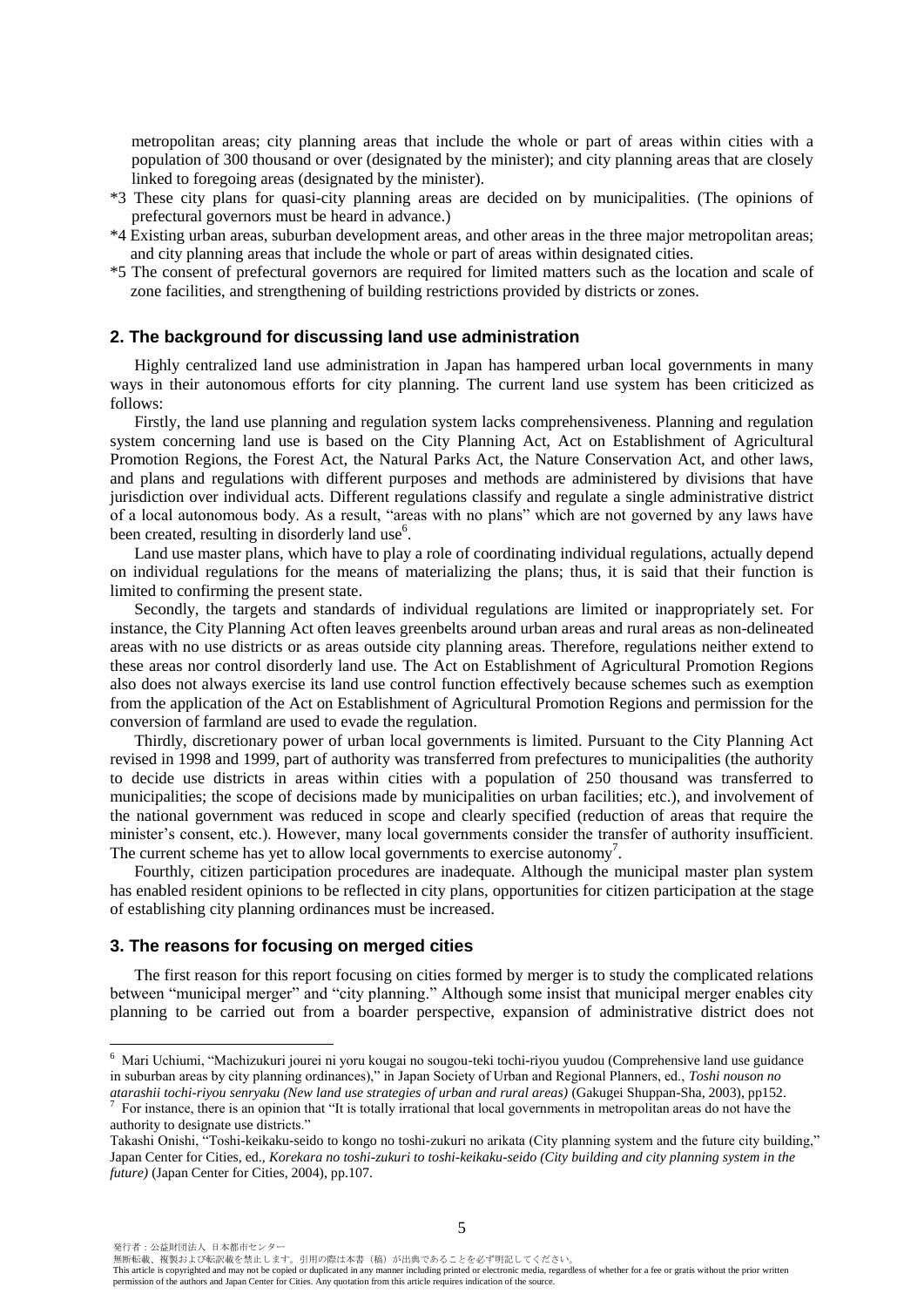immediately facilitates city planning. Holding both urban and rural areas, overpopulated and depopulated areas, and other areas of various natures, many merged cities, in fact, are facing need of flexible administrative approach. In other words, these cities are caught in a sort of dilemma where they have to consolidate the situation of land use which has become more complicated and diversified compared to pre-merger status, while implementing policies that are fitted with the situations of individual areas.

This report looks at their efforts and challenges concerning municipal merger and land use administration.

The second reason for focusing on merged cities is that by doing so, we can provide implications for the direction of land use administration in merged cities. Municipal merger drastically changes the administrative and financial conditions and socio-economic environment of local governments. Merged cities are, to some extent, forced to review all of their policies from the scratch. In that sense, land use administration in merged cities has yet to start. Giving some hints about the direction of the future land use administration in these cities is one of the significance of this report.

Thirdly, since merged cities experienced various challenges during the process of consolidating land use policies of pre-merger municipalities, there are moves such as: adopting aggressive approaches to land use by taking advantage of the increase in scale; dealing with mountain and fishing villages that have been newly incorporated; consolidating city planning areas; and establishing, revising, or abolishing ordinances concerning land use. The trend of systematization and integration of land use administration in merged cities will suggest many things that are helpful even to cities that have not experienced merger.

## **Paragraph 2 Changes in circumstances surrounding land use administration**

## **1. Changes in the administrative and financial situation of local governments**

The overall administrative and financial situation of local governments has been drastically changing in recent years, which has direct or indirect impacts on land use administration of local governments. Notable are the following four changes:

Firstly, the financial situation of local governments has been deteriorating. According to our survey (Q32), 298 out of 325 merged cities (91.7%) which answered our questionnaire said that the worsening financial situation has a "fundamental impact" or "major impact" on city planning.

Secondly, an increasing number of municipalities have been merged. Municipal mergers, which were carried out mainly for financial reasons, had been said to enable land use that allows "rational city planning from a broader perspective." In the survey (Q32), 229 cities (70.4%) answered that municipal merger has a "fundamental impact" or "major impact" on city planning.

Thirdly, authority has been decentralized. Specific events include: the establishment of the so-called Comprehensive Act on Decentralization; abolishment of tasks delegated to the heads of local governments in the capacity of the national agencies; and the revision of the City Planning Act. According to the survey (Q32), 208 cities (64%) said that decentralization has a "fundamental impact" or "major impact" on city planning.

Fourthly, the New Guidelines for the Promotion of Administrative Reforms in Local Governments (the so-called New Local Administrative Reform Guidelines) were formulated. The New Local Administrative Reform Guidelines, notified by the Ministry of Internal Affairs and Communications on March 29, 2005, encourage local governments to disclose the Intensive Reform Plan which describes their specific efforts for administrative reforms from FY2005 to around FY2009.

#### **2. Declining and aging population**

With the population about to decline, more local governments are striving to control development and seeking to become a compact city. Some of the efforts include: introduction of quasi-city planning areas in Aomori City; and installation of Light Rail Transit (LRT) in Toyama City.

#### **3. Deregulation and an increase in the number of suburban large-size stores**

Relaxation of regulations under the Act on the Measures by Large-Scale Retail Stores for Preservation of Living Environment encourage openings of many suburban large-size stores, which is said to be resulting in a decline of city centers.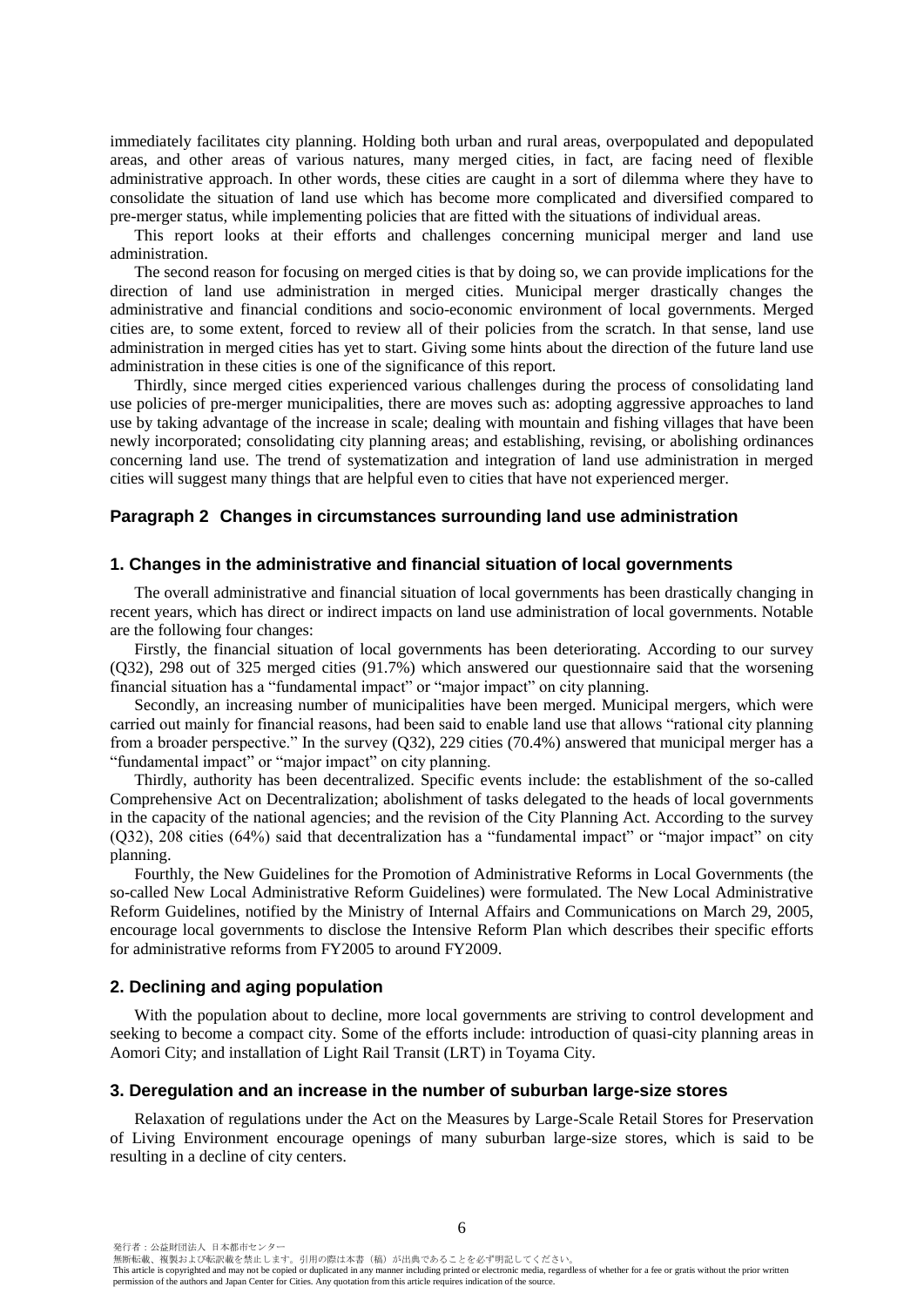#### **4. A decrease in farmland due to the changes in the state of agriculture**

The worsening state of agriculture has increased the number of areas exempt from the Act on Establishment of Agricultural Promotion Regions. The development control function of the act Regions has been deteriorating. In Tsuruoka City, for example, regulations under the Act on Establishment of Agricultural Promotion Regions became difficult and delineation had to be done to conserve excellent farmland. It is becoming necessary to effectively use city plans, voluntary ordinances, and other regulations.

### **Paragraph 3 Methods of land use administration**

When urban local governments try to implement their land use policies independently and actively, they can choose either the "regulation-relaxing method" or "regulation-tightening method." These two methods of land use control are not necessarily conflict with each other, but the combination of the two enables appropriate land use policies.

The regulation-relaxing method abolishes the delineation system or otherwise relaxes the regulations for land use so as to stimulate development. This method is more likely to be adopted by local cities whose economy is tending to decline.

The regulation-tightening method strengthens regulations and guidance in accordance with the City Planning Act and voluntary ordinances so as to control development. The regulation tightening method can be classified into two types.

The first type is one that applies the City Planning Act. This type is directed toward the choice and focus of development by newly introducing the delineation system, quasi-city planning areas, and other regulatory tools. Some of the examples include the introduction of the delineation system in Tsuruoka City and the designation of quasi-city planning areas in Aomori City.

The second type applies voluntary ordinances. In order for local circumstances and resident opinions, which the existing land use laws cannot appropriately deal with, to be reflected in city planning, this type effectively uses voluntary ordinances in land use administration. Sample cases include city planning ordinances in Azumino City (the former Hotaka Town) and Sasayama City.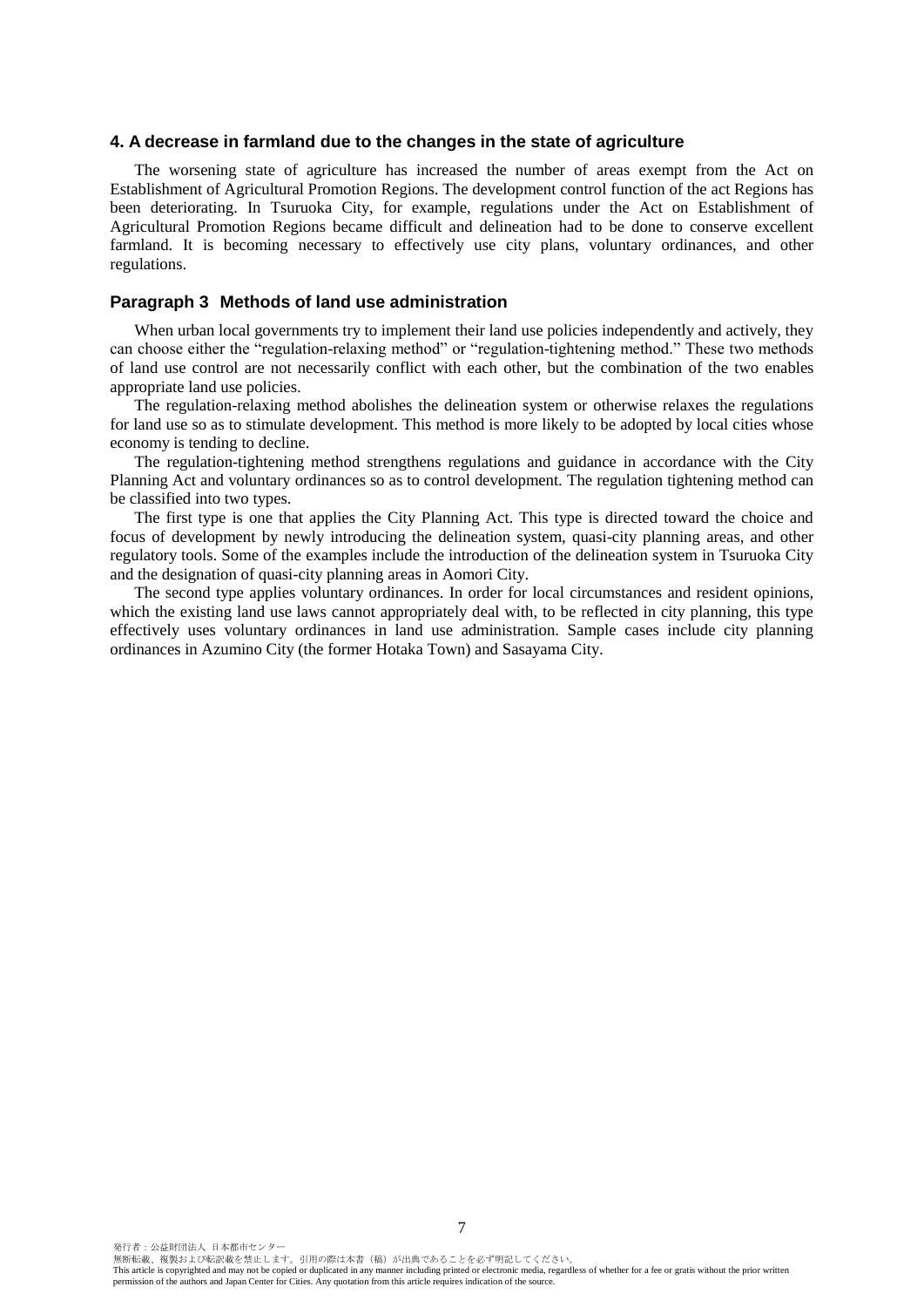## **Chapter 2 Land use administration through city planning**

## **Paragraph 1 Problems with city planning areas and the delineation system**

#### **1. Planning and coordination of the reorganization of city planning areas**

#### (1) The present state and challenges

In reply to a question asking about the state of city planning areas and delineation in cities formed by municipal merger  $(O6)$ , 159 cities which is nearly the half  $(48.9%)$  of all the respondents stated that they have multiple city planning areas. If different regulations are applied to individual city planning areas, disparities could arise in terms of land use.

Meanwhile, in cities that have no city planning areas, sprawling development of housing land, problematic development of holiday cottage areas, and other problems are likely to occur. In the survey, 124 cities said that municipal mergers had caused or would cause trouble to the land use administration of merged cities. They were then asked the details of the problems (SQ1 of Q30). A common answer was, "Development pressure increases in surrounding non-urban areas where the regulation is lax." Given the fact that 45 cities (36.3%) answered as such, this is a serious problem.

Asked about the designation of city planning areas in the pre-merger municipalities (Q2), 192 cities (59.1%) stated that some of the former municipalities had city planning areas, and five (1.5%) answered that none of the former municipalities had city planning areas. If these cities have not extended city planning areas after their mergers, presumably, many of them still have areas outside city planning areas within their precincts.

With the development of transportation networks and extension of daily life sphere, socio-economic activities came to be performed in areas beyond the existing city planning areas. For instance, development is taking place in part of the suburbs or rural areas outside city planning areas. In fact, to a question about the impact of the changes in transportation means on city planning (Q31), 215 cities (66.2%) answered that there is a "fundamental impact" or "major impact."<sup>8</sup>

These facts suggest the need of appropriate coordination between cities and prefectures which have the authority to designate city planning areas.

In the survey, 159 merged cities that have multiple city planning areas within their precincts were asked about their future plans of actions (Q7). Nearly 30% of the respondents were found to have taken specific actions; 11 cities (6.9%) have already consolidated multiple city planning areas into one, and 35 cities (22.0%) are scheduled to consolidate them. Further, 27 cities (17%) said that they were considering the consolidation of city planning areas, and 36 cities (22.6%) were planning to consider the consolidation. In short, 109 cities, which are about 70% of the merged cities that contain multiple city planning areas, are looking toward the consolidation of city planning areas.

Many of these 109 cities cited "gaining understanding of landowners and other residents (58.7%)," "negotiations with prefectures (33.9%)," and "coordination with other departments (agricultural administration, planning, and other departments) (32.1%)" as obstacles for the consolidation of multiple city planning areas (SQ2 of Q7).

Consolidations of city planning areas triggered by municipal mergers are a desirable trend from the perspective of the Ministry of Land, Infrastructure, Transport and Tourism whose idea can be seen in a description in the Guidelines for the Operation of City Plans that reads: When municipalities that constitute the same urban area are merged to form a single city, it is desirable that city planning areas be designated in a way that the post-merger municipal precinct belongs to the same city planning area and regarded as an integrated city, and that comprehensive improvement, development, and maintenance policies be implemented.<sup>9</sup>

Not a few cities, however, have chosen not to consolidate city planning areas for the time being. In the survey (Q7), 45 cities answered that they were "not planning to consolidate multiple city planning areas into one (keeping the status quo)." Asked the reason (SQ3 of Q7), 24 cities (53.3%) said that they "cannot find the advantage of the consolidation," and six cities (13.3%) said that there would be "burdens on land

 $\overline{a}$ 

無断転載、複製および転訳載を禁止します。引用の際は本書(稿)が出典であることを必ず明記してください。

 $8$  Cities with a smaller population are considered more likely to be affected by the changes in transportation means. Among cities with a population less than 50 thousand, 56.2% stated that there is a "fundamental impact" or "major impact," while the numbers were 66%, 71%, and 81.6% in cities with a population at least 50 thousand and less than 100 thousand, at least 100 thousand and less than 200 thousand, and at least 200 thousand respectively.

<sup>9</sup> The Ministry of Land, Infrastructure, Transport and Tourism, *Toshi-keikaku-unyou-shishin (The guidelines for the operation of city plans)*, 5th ed. (November, 2006), pp.22.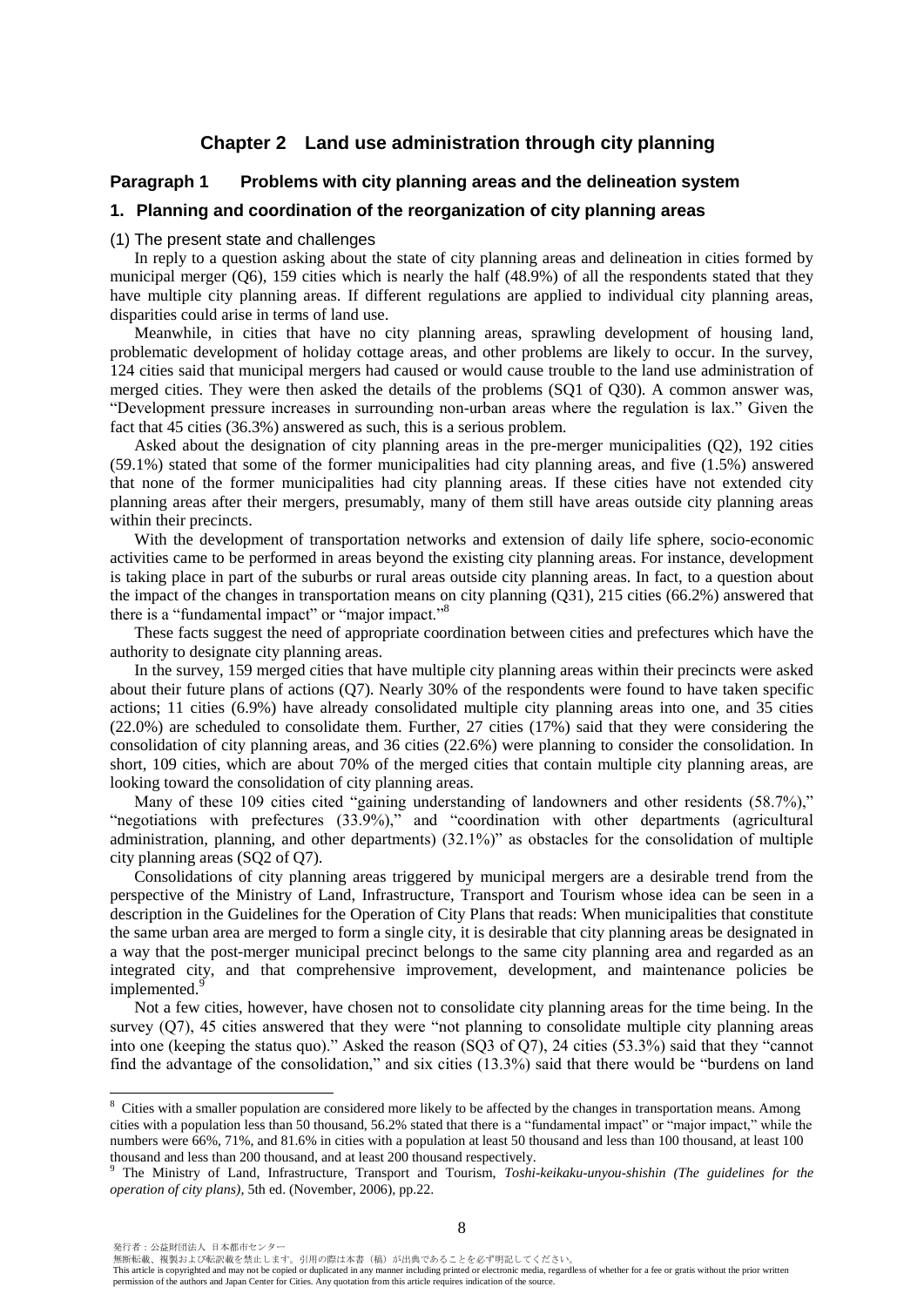owners and other residents." Among 21 cities (46.7%) that chose "others," some pointed out factors that arise from the existing legal system, saying, "The consolidation of city planning areas will be accompanied by delineation, for which reasonable explanation is difficult." Geographical factors such as a merger between non-contiguous municipalities, a divide due to mountains, and an isolated island are also referred to as elements that make the consolidation of city planning areas difficult.

The Guidelines for the Operation of City Plans states that "in cases that it is inappropriate to contain areas of the former municipalities within a single city planning area due to reasons such as: (i) there are considerable disparities in the socio-economic conditions and other characteristics among the areas of pre-merger municipalities, and (ii) it is difficult to handle the area as an integrated city because of geographical and other conditions," having multiple city planning areas within a city can be considered as an alternative $10$ . In fact, the survey revealed that some merged cities have multiple city planning areas remain in their precinct for various reasons.

The case of Takamatsu City is another example that should be mentioned. Takamatsu City had completed the reorganization of city planning areas within the city and surrounding municipalities. (The Central Kagawa City Planning Area was reorganized into the Takamatsu Wide City Planning Area.)

#### (2) Approaches to city planning area reorganization

There are three types of approaches to the administration of city planning areas in new cities formed by municipal merger (except in cities that belong to wide city planning areas which cover multiple municipalities).

The first one is the One City, One System approach, where city planning areas in the merged city are integrated into one. Theoretically, municipal mergers are decided on in pursuit of the integration of socio-economic areas. If that is the case, new cities formed in a belief that the consolidation into a single administrative district is a reasonable choice should be in a state of an integrated city; and thus, One City, One System will be a natural conclusion.

Article 5, Paragraph (1) of the City Planning Act stipulates, "The Prefectures shall designate as city planning areas those areas …that require integrated urban improvement, development and preservation." In fact, about 70% of merged cities are adopting this approach. It is therefore safe to say that One City, One System is a common approach.

On the other hand, however, the One City, One System approach may not always conform to the regional characteristics varying among the former municipalities and to resident opinions about land use. Actually, despite the absence of integrity, municipalities are sometimes merged just to make up numbers for the sake of financial benefit. As a matter of course, new cities formed through such process lack integrity as a single city which is a prerequisite for One City, One System.

The second approach is the One City, Multiple Systems approach, where existing city planning areas of the former municipalities are maintained. This approach allows land use regulations and guidance compatible to regional characteristics of individual municipalities and other conditions, and is likely to gain resident understanding. However, the One City, Multiple Systems may possibly turn out to be dysfunctional in a process of driving comprehensive land use.

The third approach is the introduction of wide city panning areas. In metropolitan areas and other areas where urbanized areas are linked across the administrative areas of municipalities, designation of wide city planning areas that cover multiple municipalities is deemed to enable land use that is fitted with the state of socio-economic conditions.

However, there is no need to say that wide city planning areas are not always beneficial to the land use administration of cities. Region-wide approaches could on the other hand impede independence of individual districts.<sup>11</sup>

In reply to a question asking about the evaluation of wide city planning areas  $(Q28)$ , 54 cities  $(16.6\%)$ said, "Disadvantages for the city outweigh advantages," while 24 cities (7.4%) said, "Advantages for the city outweigh disadvantages," and 244 cities (75.1%) said, "Neither." The fifty-four cities which stated that

 $\ddot{ }$ 

無断転載、複製および転訳載を禁止します。引用の際は本書(稿)が出典であることを必ず明記してください。

 $10$  Ministry of Land, Infrastructure, Transport and Tourism, the same as the above, pp. 22-23.

<sup>&</sup>lt;sup>11</sup> Michio Miyazawa explains about region-wide city plans as follows: "If focusing on the integrity of the plan for the wide area beyond municipal boundaries, then city planning areas will be formed to create a combination of multiple municipalities. If putting much importance on the independence of the basic autonomous body as an integrated city, then each municipality will create independent areas."

Michio Miyazawa, "Toshi-keikaku-kuiki no yurai (The history of city planning areas)," *Toshi-keikaku (City planning)*, vol.250 (August, 2004), pp.8.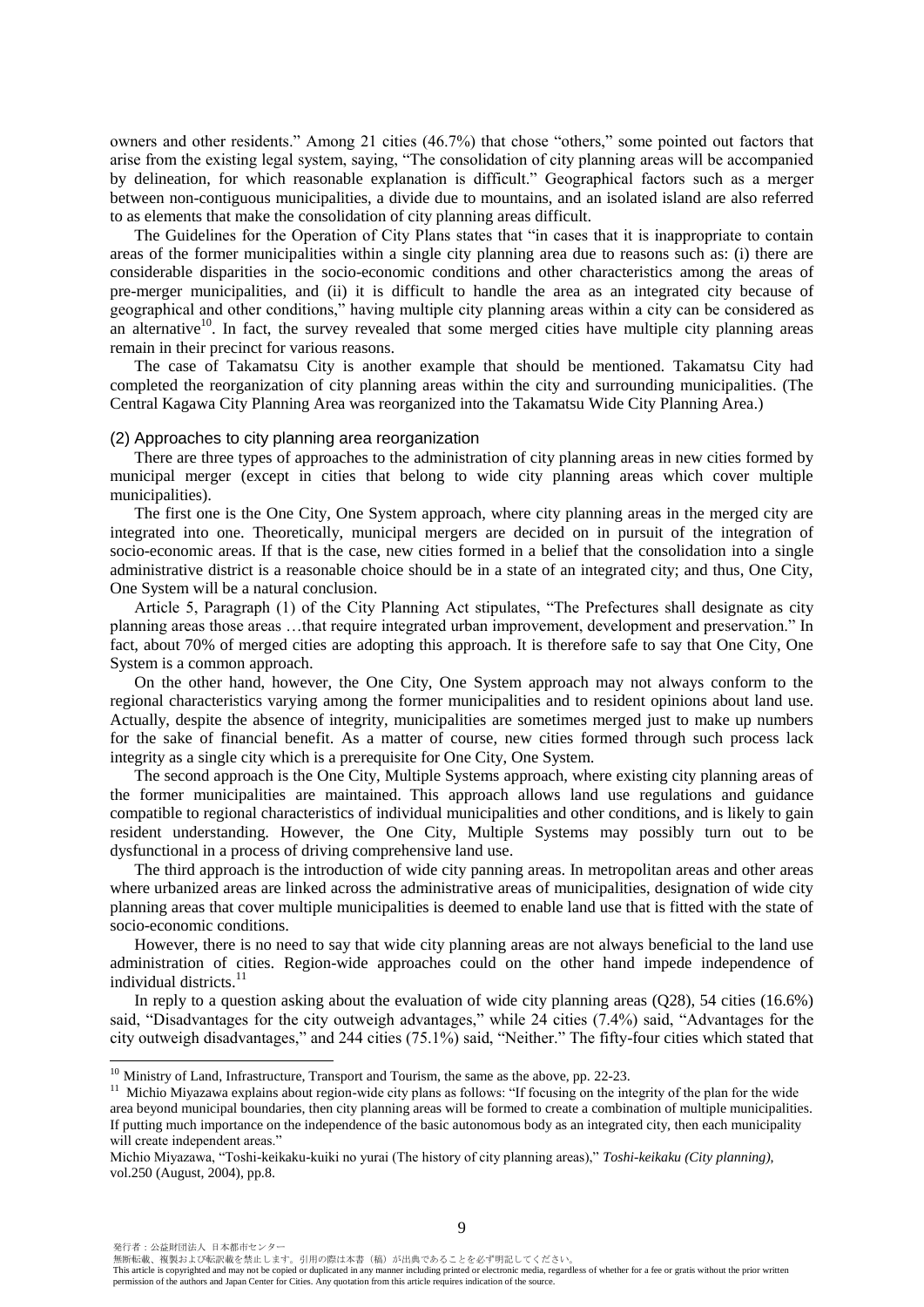disadvantages outweigh advantages were then asked the reasons (SQ2 of Q28); and 37 cities (68.5%) answered, "Enable to make decision on city planning as the city has envisioned," and 22 cities (40.7%) answered, "Decision making on city planning takes time."

Overall, the most common answer to the question about the evaluation of wide city planning areas was "Neither." However, the evaluation varied according to the size of the population of the city. Cities with a larger population tend to think wide city planning areas to be advantageous, while cities with a smaller population tend to think them disadvantageous. The result of a cross-tabulation of the answers to Q28 and population was as follows: Cities whose answer was, "Advantages for the city outweigh disadvantages," accounted for 1.9% of cities with a population less than 50 thousand, 7.3% of cities with a population at least 50 thousand and less than 100 thousand, 9.7% of cities with a population at least 100 thousand and less than 200 thousand, and 16.3% of cities with a population at least 200 thousand. Meanwhile, cities whose answer was, "Disadvantages for the city outweigh advantages," accounted for 21% of cities with a population less than 50 thousand, 15.6% of cities with a population at least 50 thousand and less than 100 thousand, 17.7% of cities with a population at least 100 thousand and less than 200 thousand, and 8.2% of cities with a population at least 200 thousand. It might be said that smaller cities are likely to be dissatisfied in wide city planning areas. In a field survey conducted by a prefecture, there were opinions among small and medium-sized cities saying, "Urbanization promotion areas are allocated mostly to the prefectural capital. They should be allocated to our city as well. "

|            | Population size                   |               |                                 |                                                         |                                                         |         |           |
|------------|-----------------------------------|---------------|---------------------------------|---------------------------------------------------------|---------------------------------------------------------|---------|-----------|
|            |                                   |               | Number of<br>cities<br>surveyed | Advantages<br>for the city<br>outweigh<br>disadvantages | Disadvantages<br>for the city<br>outweigh<br>advantages | Neither | No answer |
|            | Total                             | No. of cities | 325                             | 24                                                      | 54                                                      | 244     | 3         |
|            |                                   | $\%$          | 100.0                           | 7.1                                                     | 16.6                                                    | 75.1    | 0.9       |
|            | Less than 50                      | No. of cities | 105                             | $\overline{2}$                                          | 22                                                      | 80      |           |
|            | thousand                          | $\%$          | 100.0                           | 1.9                                                     | 21.0                                                    | 76.2    | 1.0       |
| Population | At least 50<br>thousand and less  | No. of cities | 109                             | 8                                                       | 17                                                      | 83      |           |
|            | than 100 thousand                 | $\%$          | 100.0                           | 7.3                                                     | 15.6                                                    | 76.1    | 0.9       |
|            | At least 100<br>thousand and less | No. of cities | 62                              | 6                                                       | 11                                                      | 44      |           |
|            | than 200 thousand                 | $\%$          | 100.0                           | 9.7                                                     | 17.7                                                    | 71.0    | 1.6       |
|            | At least 200                      | No. of cities | 49                              | 8                                                       | 4                                                       | 37      |           |
|            | thousand                          | $\%$          | 100.0                           | 16.3                                                    | 8.2                                                     | 75.5    |           |

#### Evaluation of wide city planning area

#### **2. Problems with the delineation system**

#### (1) The current status and challenges

Population size

The delineation system is a scheme where prefectures classify the city planning area into urbanization promotion areas and urbanization control areas in order to prevent unregulated urbanization and promote planned urbanization. Basically, prefectures determine whether or not to delineate at their own discretion. However, prefectures have to delineate city planning areas that include all or part of existing urban areas and suburban development areas in the National Capital Region, existing urban areas and suburban development areas in the Kinki Region, and urban areas in the Chubu Region; and city planning areas in cabinet ordinance designated cities (Article 7 of the City Planning Act). Since delineation has a big impact on local residents and businesses, decision on whether or not to delineate is a major issue of merged cities.

According to the survey (SQ1 of Q2), among 318 cities that stated that their former municipalities had had city planning areas, 52 cities (16.4%) said, "All the former municipalities had area classification (delineation)," and 97 cities (30.5%) said, "Some of the former municipalities had area classification (delineation)." The sum of the two (149 cities) accounted for less than a half (46.9%), outnumbered by 165 cities (51.9%) saying, "None of the former municipalities had area classification (delineation)."

It is noteworthy that 97 cities (30.5%) stated that some of the former municipalities had implemented delineation. If new cities have maintained the delineation of the former municipalities, then 30% of the merged cities are assumed to have different types of areas, namely, urbanization promotion areas, urbanization control areas, and unclassified city planning areas, which are subject to quite different

無断転載、複製および転訳載を禁止します。引用の際は本書(稿)が出典であることを必ず明記してください。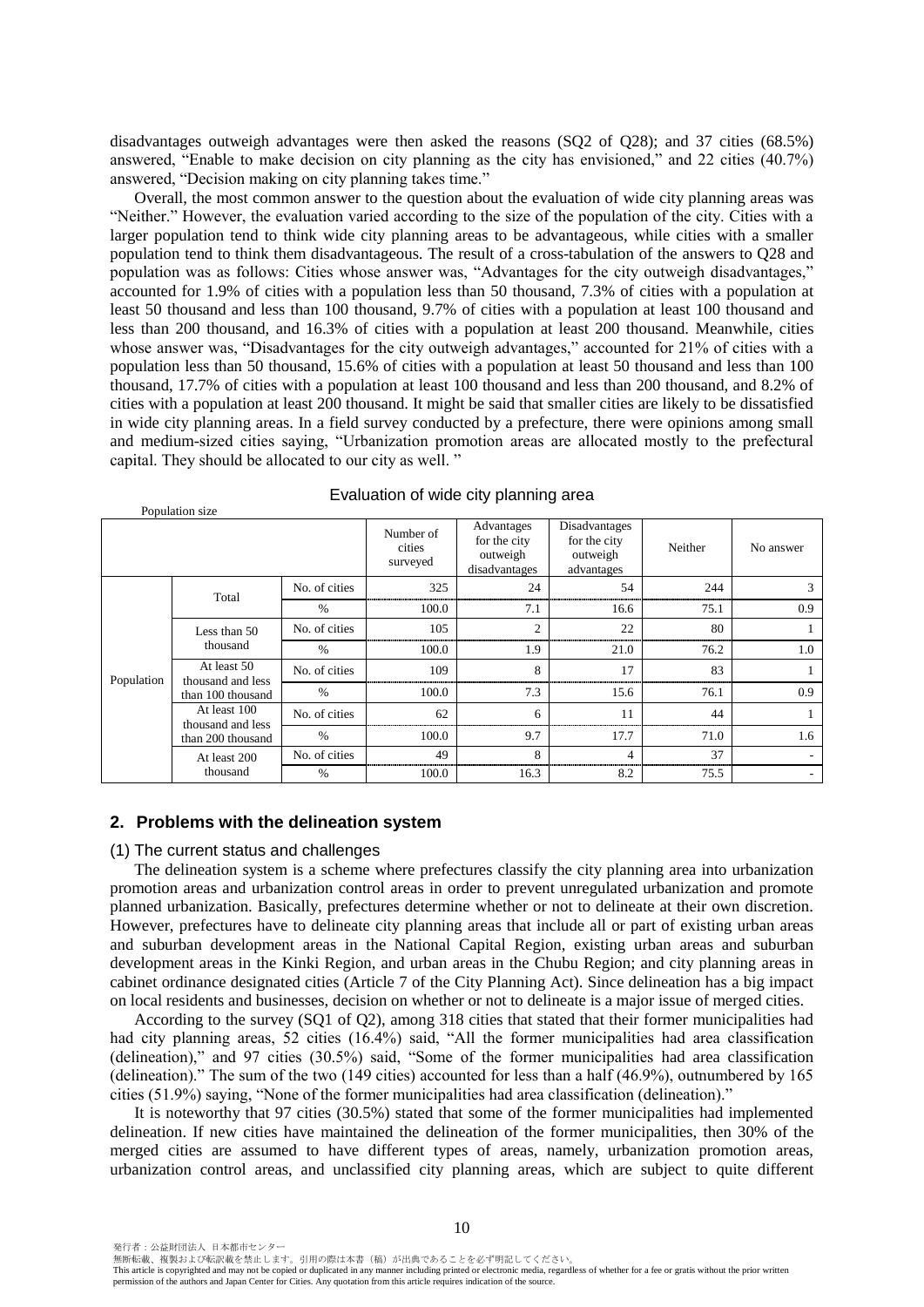regulations, within a single city precinct. (Some cities may even have areas outside city planning areas.) The following summarizes the status of city planning areas and delineation in merged cities (Q6).

## Status of the of city planning areas and delineation in merged cities (Q6)

Type 1 Has multiple city planning areas, all of which are delineated: 10 cities (3.1%)

Type 2 Has multiple city planning areas, some of which are delineated: 67 cities (20.6%)

Type 3 Has multiple city planning areas, none of which are delineated: 82 cities (25.2%)

Type 4 Has a city planning area, which is delineated: 68 cities (20.9%)

Type 5 Has a city planning area, which is not delineated: 93 cities (28.6%)

Type 6 Has no city planning area: 4 cities (1.2%)

In the survey (Q8a to Q8e), cities categorized into Type 1 to 5 were asked their future approaches to area classification (maintain the status quo, newly introduce area classification, or abolish area classification). More than 90% of cities all of whose city planning areas are delineated (Types 1 and 4) and cities none of whose city planning areas are delineated (Types 3 and 5) intend to maintain the current delineation.

Meanwhile, among cities part of whose city planning areas are delineated, in other words, cities that have both city planning areas with and without delineation (Type 2), only 40.3% intend to maintain the status quo; and the rest are implementing or planning to introduce or abolish delineation. Cities categorized into Type 2 accounted for the 20.6% of merged cities. They have various alternatives and tend to have difficulty in agree on a solution. While departments of the national and prefectural governments in charge of city planning want to push the introduction of the delineation system<sup>12</sup>, local residents and assemblies do not always welcome the system $^{13}$ . The coordination is not simple.

For instance, Asakuchi City has three different types of areas, namely, a delineated city planning area (part of wide city planning areas in Okayama Prefecture), a non-delineated city planning area (the Kamogata City Planning Area), and areas outside city planning areas. If the city tries to revise the current classification, there will be a struggle to gain the understanding of various stakeholders.

It is legally obligatory for many urban municipalities in the three major metropolitan areas and cabinet ordinance designated cities to conduct area classification; therefore, they have limited alternatives. Cities newly gaining the status of cabinet ordinance designated city have no option but to implement area classification, but still, it is said that no small effort is required to persuade residents.

The survey also asked 44 cities that had already reviewed or would review delineation after the merger reasons for their decisions (SQ1 of Q8). The dominant answers were, "implementation of balanced land use policies" (28 cities, 63.6%), and "provision of just and fair services for residents" (21 cities, 47.7%).

Out of the 44 cities, 31 cities chose to newly start delineation, while 13 cities chose to abolish delineation. Each of the two was cross tabulated with the answer to SQ1 of Q8. Among the 31 cities that chose to newly start delineation, 19 cities (61.3%) cited "implementation of balanced land use policies," and 11 cities (35.5%) cited "provision of just and fair services for residents" as the reasons for their choice. Among the 13 cities that chose to abolish delineation, 10 cities (76.9%) cited "provision of just and fair services for residents," and 9 cities (69.2%) cited "implementation of balanced land use policies" as the reasons for their choice, showing a slight difference between the two groups.

Similarly, the answers to the question asking about the obstacles to the revision of delineation (SQ2 of Q8) were also cross tabulated. Then, 21 out of 31 cities (67.7%) cited "the understanding of landowners and other local residents" as an obstacle to the introduction of delineation. On the other hand, 12 out of 13 cities (92.3%) cited "negotiations with prefectures" as an obstacle to the abolishment of delineation. Prefectures seem to be unwilling for municipalities to abolish delineation.

 $\overline{a}$ 

無断転載、複製および転訳載を禁止します。引用の際は本書(稿)が出典であることを必ず明記してください。

 $12$  With regard to municipal merger and accompanying integration and reorganization of city planning areas with and without dlineation, the Guidelines for the Operation of City Plans states that, "It is not appropriate to decide, without due

consideration, on the abolishment of area classification simply because it is difficult to gain understanding of residents who have never been subject to area classification or it is unlikely that the population and the number of households will increase in the district. Prefectures should consider the development trends in the cities in question and the outlook for the population and industry in the city planning area in question to properly identify districts that need area classification."

The Ministry of Land, Infrastructure, Transport and Tourism, *Toshi-keikaku-unyou-shishin (The guidelines for the operation of city plans)*, 5th ed. (November, 2006), pp.12.

<sup>13</sup> At the discussion of the Land Use Research Team, it was pointed out that many residents are opposed to the fact that development of farmland is prohibited in urbanization control areas while it is allowed in non-delineated city planning areas within the same city.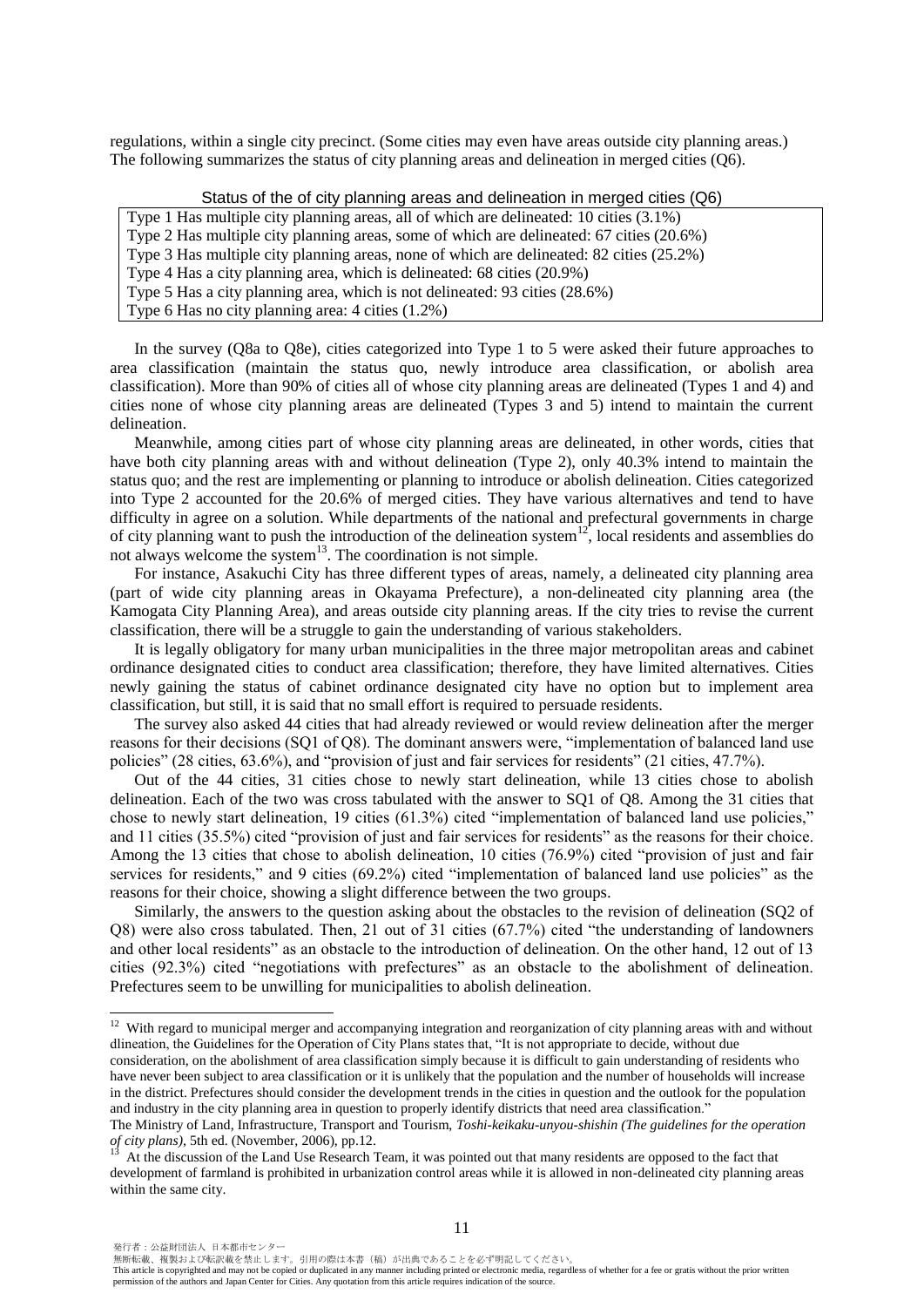#### (2) Approaches to improvement

As is later described in Paragraph 3, the City Planning Act provides for a scheme that allows development conforming to certain requisites in urbanization control areas (items (11) and (12) of Article 34), and other systems that allow local governments to flexibly implement delineation system. These systems should be effectively used to maintain delineation. In the case that delineation is abolished as well, regulations that fit local circumstances will be possible by using systems involving special use restriction districts and scenic districts. An improvement may also be anticipated if municipalities take initiative in coordinating, across different city planning areas, matters concerning regulations, and in designating wide city planning areas.

## **Paragraph 2 Decision made by cities on the framework of city planning**

#### **1. City master plans**

Article 18-2 of the City Planning Act stipulates that municipalities have to formulate city master plans in accordance with basic plans and prefectures' city planning area master plans. The purpose of city master plans is to define the goal of future city planning and present a path for its achievement as the guidelines for the city planning administration of municipalities.

Formulation of city master plans is an important task for cities that have gone through municipal merger in determining the direction of the post-merger city planning administration. According to the survey (Q18), more than half of merged cities have already taken tangible actions concerning the formulation of city master plans; 47 cities (14.5%) have "already formulated" and 136 cities (41.8%) are "currently formulating" master plans. Cities that stated that they were "planning to formulate" city master plans accounted for 37.2%, compared to 5.8% that stated they were "not planning to formulate" master plans. Eventually, more than 90% of merged cities will have made city master plans.

As for the use of city master plans (SQ1 of Q18), many cities (86.9%) consider master plans as a tool of "regulation and guidance concerning land use." This is a new and notable trend. An interpretation of this trend is that merged cities, taking the merger as an opportunity, may be trying to use city master plans as grounds to explain to residents the rationality of land use regulations.

## **2. City planning tax**

The city planning tax is a special purpose municipal tax, which is to be spent on city planning projects or land readjustment projects. Decisions on whether or not to impose the city planning tax and the tax rate (a tax rate cannot be higher than 0.3%) is left to the discretion (ordinances) of municipalities.

Major answers to a question asking about the ongoing or possible problems with land use administration in merged cities (SQ1 of Q30) were, "Disparities in taxation and land values arise within a city, of which it is difficult to gain resident understanding" (36.3%), and "Pressure for development increases in peripheral non-urban areas where regulation is less tight" (36.3%). This shows that taxation is recognized as an important issue.

In accordance with the beneficiary pays principle, new cities have to make a choice from a set of alternatives such as: extension of the taxation areas of the city planning tax, abolishment of the city planning tax, and maintenance of the status quo. The survey (Q12) found that many cities had chosen to maintain the status quo; cities that stated that they "impose the tax only on the preexisting taxation areas in the former municipalities" were the largest in number (156 cities). Meanwhile, some cities reviewed their taxation areas. Twenty-nine cities reviewed the taxation areas throughout the new city and are imposing the tax anew on areas that are deemed necessary. Five cities reviewed the taxation areas throughout the new city and abolished the tax in all areas.

Cities that stated that they were maintaining the status quo in Q12 were asked if they would review their taxation areas. Cities that said that they were "not planning to review," accounted for 46.8%, while 45.5% said that they would "review the taxation area on the premise that areas that are deemed necessary will be added to the existing taxation area," and 1.3% said that they would "review the taxation area on the premise that the tax will be abolished." Most of the cities intend to impose taxes on additional areas if they review taxation areas.

Over all, many cities have chosen to maintain the status quo. It is interesting, however, that cities that intend to review taxation tend to choose the extension of taxation areas. In merged cities, the "grand principle" that the level of resident burden is matched to the lowest of the former municipalities and the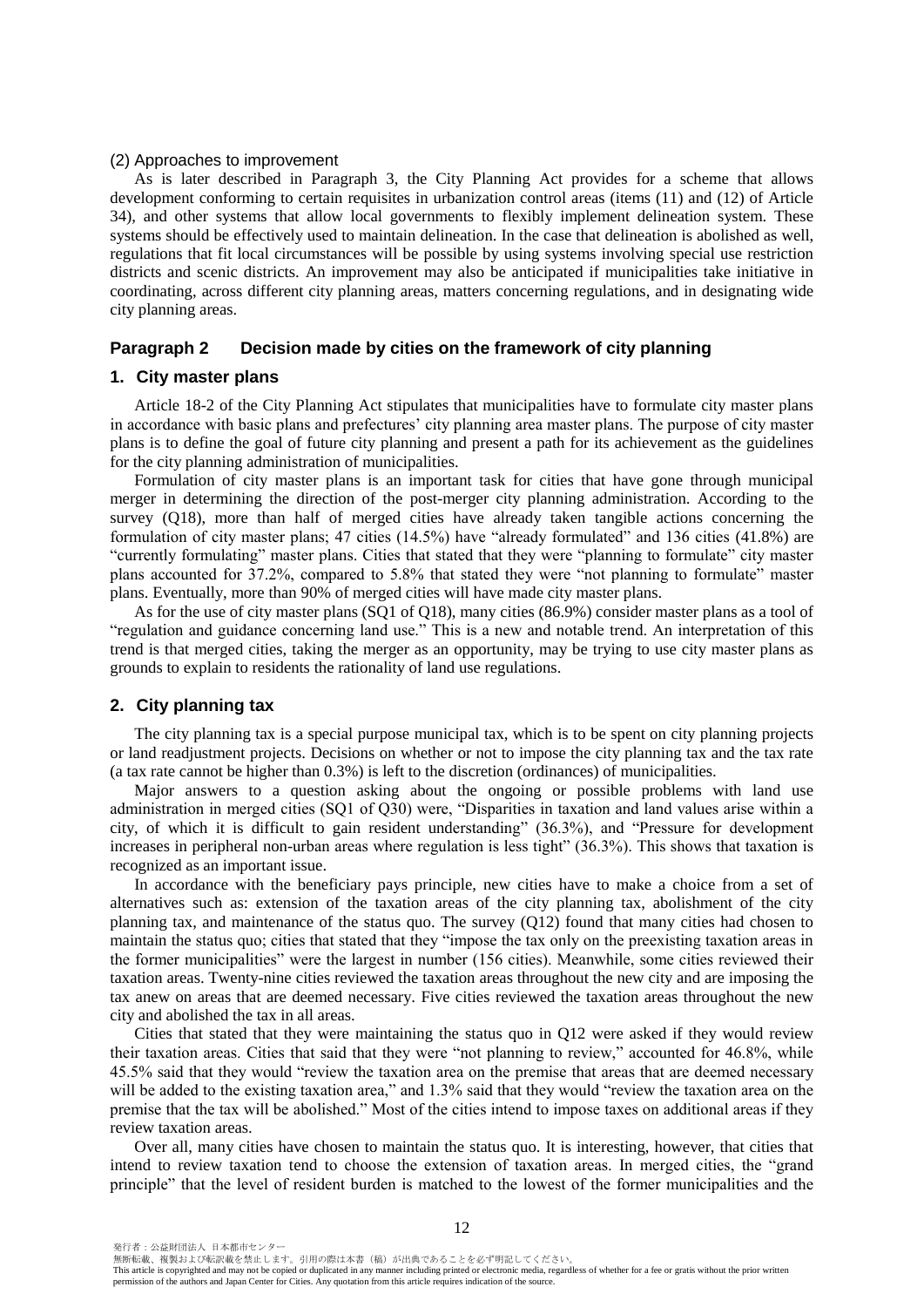level of administrative services is matched to the highest is often practiced. If this "grand principle" is applied to the city planning tax, the tax should be abolished. However, in reality, revisions are being made in the direction of increased taxation areas.<sup>14</sup>

In the survey, cities that had reviewed taxation areas were asked reasons in a form of an open ended question (SQ2 of Q12). Answers of the cities that newly added taxation areas include: "Fair and equal taxation should be practiced in the same administrative district," "The city planning tax was newly introduced because installation of a sewerage system and other city planning projects have been planned after the merger," and "Residents of part of urbanization promotion areas have already been liable for taxation which is to be appropriated for city planning projects. In order to eliminate disparities, taxation areas will be extended to the whole urbanization promotion areas. This process will proceed step by step. The tax rates levied on residents living in newly taxed areas are 0.1% in 2008, 0.2% in 2009, and 0.3% in 2010; eventually the rate will become the same as that imposed on the residents of other taxation areas." On the other hand, answers of the cities that abolished the tax include: "More than one city planning area inherited from the former municipalities still remains in our new city. Before the merger, only the residents of urbanization promotion areas in delineated city planning areas were levied the tax. After the merger, however, the tax was abolished in order to match with other city planning areas," and "Before the merger, one city had had the tax. The city and other municipalities having city planning areas in them discussed and concluded not continue taxation. (It was unlikely to gain the consent of residents in additional taxation areas.)" Local governments seem to be struggling to ensure fairness in accordance with the beneficiary pays principle while trying to gain the understanding of residents who will be made to be additional taxpayers.

### **Paragraph 3 Flexible operation of the city planning system**

## **1. The Ordinances under the provisions of Article 34, item (viii)-3 (the present item (xi)) and item (viii)-4 (the present item (xii)) of the City Planning Act <sup>15</sup>**

The revision of the City Planning Act in 2000 made development permission criteria flexible, and the existing housing land system was abolished. Meanwhile, development pertaining to areas within urbanization control areas that conform to certain requisites and is stipulated by municipal ordinances came to be permitted. In this case, ordinances can restrict the use of buildings.

In the survey, 249 cities (76.6%) stated that they have neither areas stipulated by ordinances under the provision of Article 34, item (viii)-3 (the present item (xi)) of the City Planning Act nor areas stipulated by the provision of Article 34, item (viii)-4 (the present item (xii)) of the same act, while 32 cities (9.8%) stated that they have both. Twenty-three (7.1%) said that they have areas stipulated by Article 34, item (viii)-3 (the present item (xi)) alone, and nine (2.8%) said Article 34, item (viii)-4 (the present item (xii)) alone. It is notable that fairly large number of municipalities used both ordinances instead of either one of them.

To an open ended question (Q12) asking the reasons for designating areas stipulated by Article 34, item (viii)-3 (the present item (xi)), many cities answered that they did so as a measure alternative to the abolished existing housing land system. As for the reasons for designating areas stipulated by Article 34, item (viii)-4 (the present item (xii)), many municipalities cited maintenance and stimulation of the existing community (an open ended question).

Tsuruoka City, when delineating the Tsuruoka City Planning Area, applied Article 34, item (viii)-3 (the present item (xi)) of the City Planning Act to the existing communities, and item (viii)-4 (the present (xii)) to the whole urbanization control areas.

#### **2. Quasi-city planning areas**

The revision of the City Planning Act in 2000 enabled municipalities to designate areas that are located outside city planning areas and require land use control as quasi-city planning areas at their own discretion.

 $\overline{a}$ 

無断転載、複製および転訳載を禁止します。引用の際は本書(稿)が出典であることを必ず明記してください。

<sup>&</sup>lt;sup>14</sup> Unlike fees, national insurance premiums, and other payments, the city planning tax is less familiar to people and virtually combined with the property tax, perhaps making people little aware of the burden.

<sup>&</sup>lt;sup>15</sup> The so-called Rural District Ordinance and Exceptional Permission Standardization Ordinance are stipulated by Article 34, item (xi) of the City Planning Act and Article 34, item (xii) of the same act respectively. However, the ordinances are commonly known as "3483" and "3484"; thus, this report puts both old and new item numbers.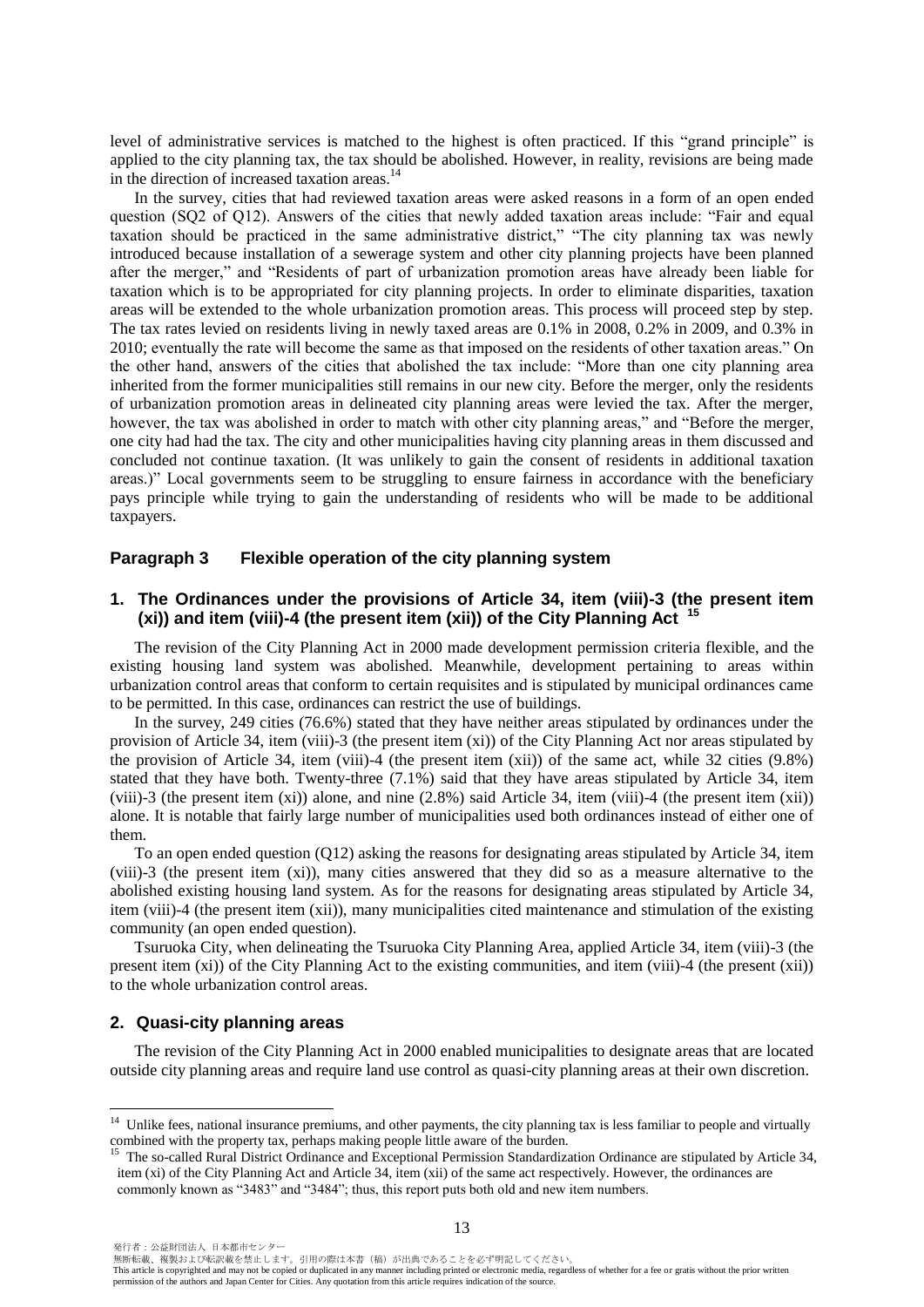Tsuruoka City had set quasi-city planning areas to designate use districts and incorporate them into urbanization promotion areas since the time prior to the merger. In the merged city, urbanization promotion areas are believed to be necessary to serve as the core of each district. If there is an absence of community that can be an urbanization promotion area in certain district, the city is considering that it will again set a quasi-city planning area and designate use districts.

## **3. Special use restriction districts**

Revision of the City Planning Act in 2000 allowed municipalities to designate city planning areas with no area classification and quasi-city planning areas with no use districts as special use restriction districts by gaining the consent of prefectural governors so as to restrict uses that have major environmental impacts.

Takamatsu City, following the abolishment of delineation system and the reorganization of the Central Kagawa City Planning Area into the Takamatsu Wide City Planning Area in 2004, designated special use restriction districts in the existing urbanization control areas and newly incorporated city planning areas. This was considered to be the core of the new land use control policy. As a result, roadsides of highways became subject to regulations similar to those applied to category 2 residential districts, and other districts became subject to regulations similar to those applied to category 2 medium-rise exclusive residential districts. The scope of areas coming under these regulations was defined based on opinions expressed in public hearings and coordination among towns involved. At roadsides of highways, areas within 50m from four-lane roads, and 30m from two or three-lane prefectural roads were designated as areas governed by these regulations.

## **4. District plans**

The district plan system which was established in 1980 enables the formulation of the community rules on land use and the layout of urban infrastructure under the agreement of local residents. Municipalities formulate ordinances that provides for the restrictions stipulated by district plans, and ensure their effectiveness through the procedure of building confirmation. Consents of prefectural governors are required only for limited matters such as layout and scale of facilities, and tightening of building restrictions that are applied to individual districts and zones.

In 1998, the City Planning Act was revised to permit development in urbanization control areas if it is stipulated by district plans and it conforms to district improvement plans, creating a system that allows flexible operation of the delineation system. Three thousand and eighty-nine districts are designated to come under this provision as of FY2006.

In accordance with the merger agreement, Tsuruoka City is working with Yamagata Prefecture on the integration of city planning areas and introduction of the delineation system in the merged city. The merged city is envisaged to be an aggregate of the former municipalities each of which has the core in it. However, it is sometimes difficult to designate certain areas as urbanization promotion districts. The city is considering the establishment of use districts and district plans to permit certain levels of development and to introduce the city planning tax.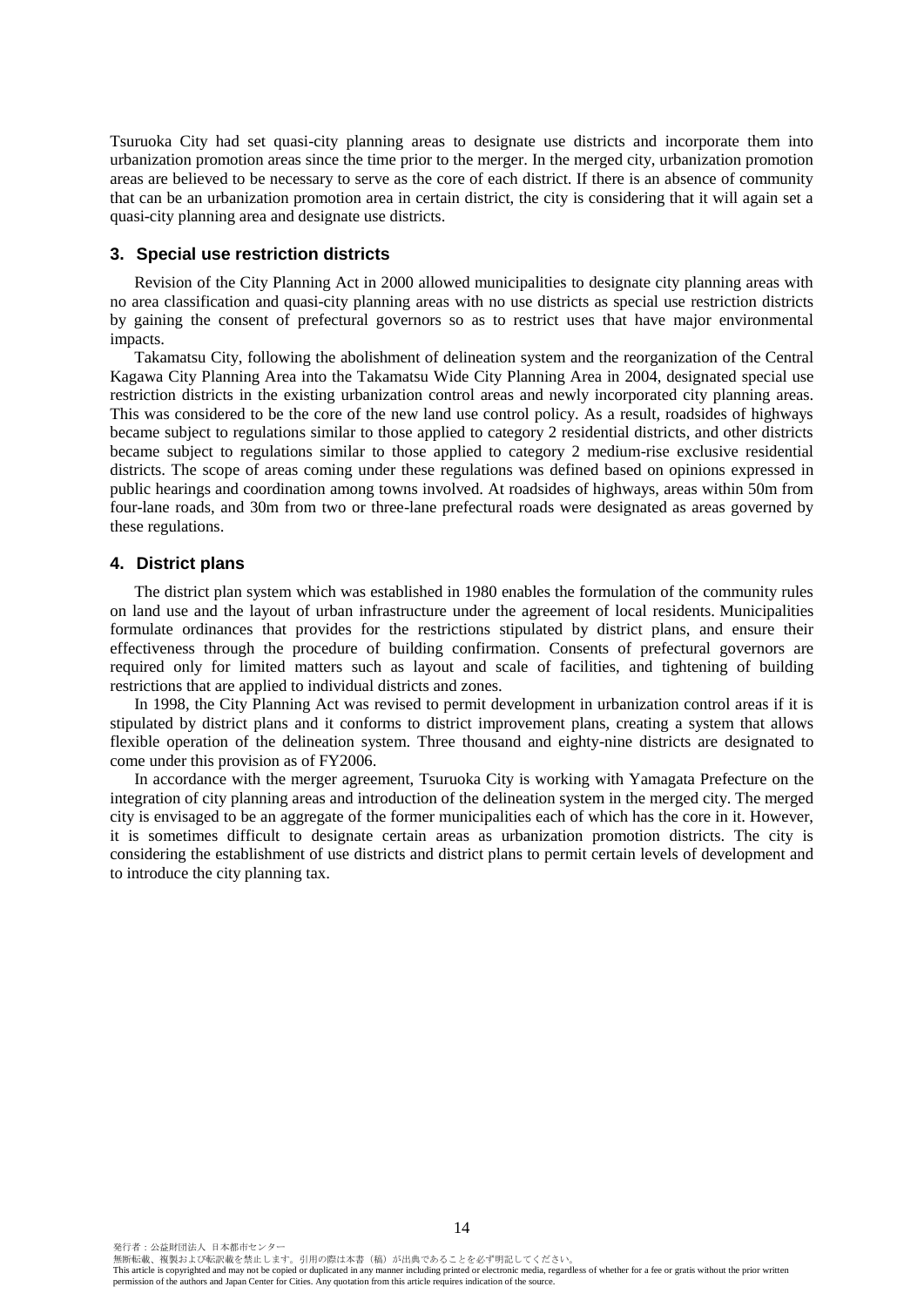## **Chapter 3 Land use administration by voluntary methods**

## **Paragraph 1 Establishment and operation of** *Machizukuri<sup>16</sup>* **Ordinances**

#### **1. Overview**

Targets and the scope of Machizukuri Ordinances vary. Some are concerned with the administrative philosophy of local governments, citizen participation, and regional revitalization, while others are aimed at the regulation and guidance for land use associated with city planning and construction administration. This report focuses on the latter Machizukuri Ordinances.

Machizukuri Ordinances aimed at the regulation and guidance for land use is classified into the following three types that have different purposes: (i) land use adjustment type, (ii) environment type, and (iii) scenery type. In addition, there are also community development type ordinances which overlap the said three types.

Many Machizukuri Ordinances are established in an attempt to control unorderly land use in areas where the regulation under the City Planning Act is less tight. This may be one of the reasons for pioneering cases to be often seen in municipalities that contain non-delineated city planning areas or areas outside city planning areas.<sup>18</sup>

It is said that scrutiny to ensure that the standards and procedures stipulated by Machizukuri Ordinances do not conflict with the existing laws is important.<sup>19</sup> Specifically, matters such as fairness of the scope of application, conformity to the minimal regulation principle, transparency of administrative procedures, and effectiveness of security measures should be carefully examined.<sup>20</sup>

#### **2. Trends after municipal mergers**

With regard to the impact of municipal mergers on Machizukuri Ordinances which were independently formulated by municipalities to be fitted with regional circumstances, maintenance or abolition of the ordinances and the way they are maintained is an important issue.

To the question asking about land use restriction ordinances (voluntary ordinances only) in the former municipalities (Q5), nine cities (2.8%) said, "All the former municipalities had land use restriction ordinances," and 54 cities (16.6%) said, "Some of the former municipalities had land use restriction ordinances," while 257 cities (79.1%) said, "None of the former municipalities had land use restriction ordinances." Cities excluding ones that had not had land use restriction ordinances were then asked how they dealt with the land use restriction ordinances of the former municipalities after the merger (Q20). Twenty-eight cities said that they "continued to apply the ordinances of the former municipalities only within the areas of the respective former municipalities." Twenty-seven cities said that they "extended the application of the ordinances of the former municipalities to the whole merged city." Eighteen cities said that they "abolished the ordinances of the former municipalities and established new ordinances." It is interesting that the number of cities saying that they "continued to apply the ordinances of the former municipalities only within the areas of the respective former municipalities" was fairly large, because this means that ordinances of the former municipalities were not abolished immediately but they have maintained as "local rules."

Type of merger (amalgamation type or absorption type) tends to have a certain effects on the way land use restriction ordinances are dealt with. Answers to Q20 were cross tabulated with the type of merger. Among 221 amalgamation-type merged cities except for cities that had no land use restriction ordinance,

 $\overline{a}$ 

<sup>&</sup>lt;sup>16</sup> "Machizukuri" is often translated "Community Development". This term is used in various meanings by scholars. Previously, it is used be focused mainly on the urban planning, recently it has been regarded as activities to comprehensively address the local issues related to the living environment in which the residents participate.

<sup>&</sup>lt;sup>17</sup> Mari Uchiumi, "Machizukuri/kaihatsu-kisei jourei (City planning/development control ordinances)," in Hatsuhito Isozaki, ed., *Seisaku houmu no shin-tenkai (New developments in public policy and lawmaking)* (GYOSEI, 2004), pp.307.

<sup>18</sup> Toshinori Mizuguchi, *Tochi-riyou-keikaku to machizukuri: kisei, yudou kara keikaku-kyougi e (Land use plans and city planning: From regulation and guidance to planning discussions*), (Gakugei Shuppan-Sha, 1997), pp181.

<sup>19</sup> Toshiharu Yoshida, "Jourei seitei no doukou to jirei (Trends and cases of the establishment of ordinances),"in Yasuaki Kadoyama, ed., *Chihou-jichi-kouza 2: Jourei to kisoku (A lecture on local autonomy 2: Ordinances and rules)* (GYOSEI, 2003), pp.149-151.

<sup>&</sup>lt;sup>20</sup> Shigenori Kobayashi, "Jourei ni yoru sougou-teki machizukuri joron (An introduction to comprehensive community development by ordinances)," in Shigenori Kobayashi, ed., *Jourei ni yoru sougou-teki machizukuri (Comprehensive community development by ordinances)* (Gakugei Shuppan-Sha, 2002), pp.19.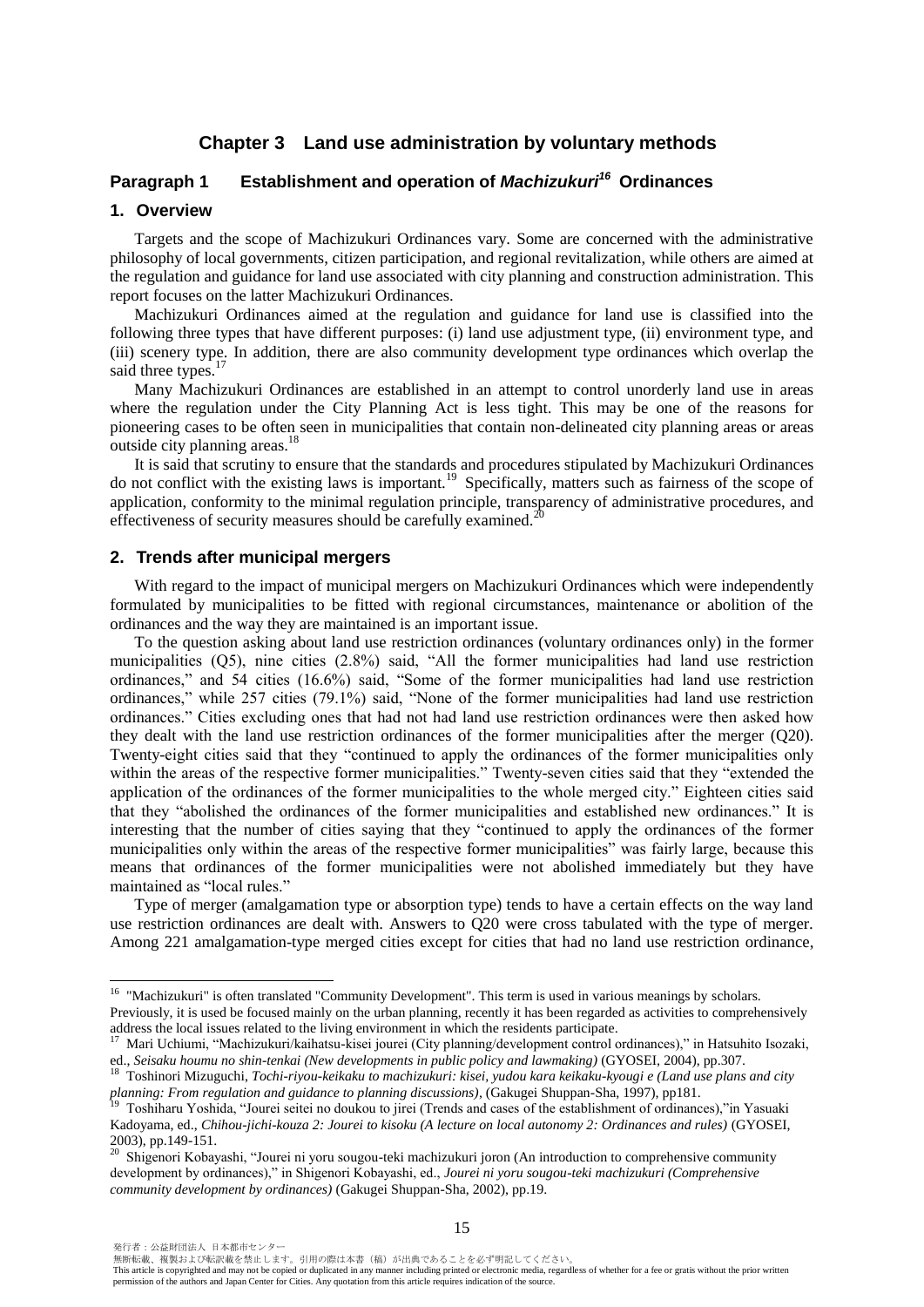20 cities answered that they "continued to apply the ordinances of the former municipalities only within the areas of the respective former municipalities," and 16 cities answered that they "extended the application of the ordinances of the former municipalities to the whole merged city." Meanwhile, 13 cities stated that they "abolished the ordinances of the former municipalities and established new ordinances." Presumably, it is because municipal mergers on equal terms made it difficult to consolidate ordinances that relatively large number of cities has chosen to maintain ordinances of the former municipalities only in the areas of the respective former municipalities.

On the other hand, among 104 absorption-type merged cities, 11 cities said that they "extended the application of the ordinances of the former municipalities to the whole merged city." Eight cities said that they "continued to apply the ordinances of the former municipalities only within the areas of the respective former municipalities." Five cities said that they "abolished the ordinances of the former municipalities and established new ordinances." Relatively large number of cities was found to have "extended the application of the ordinances of the former municipalities to the whole merged city." It seems that the ordinances of main city came to be applied to the whole areas of the new city because their mergers took place in the form that surrounding municipalities were incorporated into the main city.

|                   | Number of<br>cities surveyed | Extend the<br>application of<br>the ordinances<br>of the former<br>municipalities to<br>the whole<br>merged city | Abolish the<br>ordinances of<br>the former<br>municipalities<br>and establish<br>new ordinances | Continue to apply<br>the ordinances of<br>the former<br>municipalities<br>only within the<br>areas of the<br>respective former | Have never<br>established and<br>will not<br>establish<br>ordinances | No answer   |
|-------------------|------------------------------|------------------------------------------------------------------------------------------------------------------|-------------------------------------------------------------------------------------------------|--------------------------------------------------------------------------------------------------------------------------------|----------------------------------------------------------------------|-------------|
|                   |                              |                                                                                                                  |                                                                                                 | municipalities                                                                                                                 |                                                                      |             |
| Total             | 325                          | 27                                                                                                               | 18                                                                                              | 28                                                                                                                             | 235                                                                  | 17          |
|                   | 100.0                        | 8.3                                                                                                              | 5.5                                                                                             | 8.6                                                                                                                            | 72.3                                                                 | 5.2         |
| Amalgamation-type | 221                          | 16                                                                                                               | 13                                                                                              | 20                                                                                                                             | 163                                                                  | $\mathbf Q$ |
| merged cites      | 100.0                        | 7.2                                                                                                              | 5.9                                                                                             | 9.0                                                                                                                            | 73.8                                                                 | 4.1         |
| Absorption-type   | 104                          | 11                                                                                                               |                                                                                                 | 8                                                                                                                              | 72                                                                   | 8           |
| merged cities     | 100.0                        | 10.6                                                                                                             | 4.8                                                                                             | 7.7                                                                                                                            | 69.2                                                                 | 7.7         |

#### Handling of land use restriction ordinances of the former municipalities (by type of merger)

## **3. Case study**

(1) A case of continuing to apply the ordinances of the former municipalities only within the areas of the respective former municipalities

Iga City was established in November, 2004 by the merger of six municipalities including Ueno City, Iga Town, Shimagahara Village, Ayama Town, Oyamda Village, and Aoyama Town. Former Iga Town established the Iga City and Environment Planning Ordinance in 1995 in the wake of the construction of an industrial waste disposal facility. The ordinance specifies the procedure where the Areas for Promoting the Conclusion of the Agreement on the City and Environment Planning are designated and the Agreement on the City and Environment Planning is concluded with the consents of at least 80% of land owners. The ordinance also stipulates that acts of development that do not conform to the agreement on the environment plan are subject to guidance, recommendation, publication, refusal of provision of services, payments of the City and Environment Planning Fund, or non-penal fine.

This ordinance has tentatively been maintained in former Iga Town after the municipal merger, but has not been applied to the whole city. The ordinance is operated in the Iga Branch.

(2) A case of extending the application of ordinances of the former municipalities to the whole merged city

Hamamatsu City was formed by the merger of 12 municipalities in July, 2005, and became a cabinet ordinance designated city in April, 2007. Hamamatsu City has three ordinances (Ordinance for Promoting Resident Discussion, Ordinance on District Plan Procedures, and Ordinance for the Designation of Development Areas). This ordinance had already been established by Hamamatsu City at the time of the merger, and was inherited by the new city.

(3) A case of abolishing the ordinances of the former municipalities and establishing new ordinances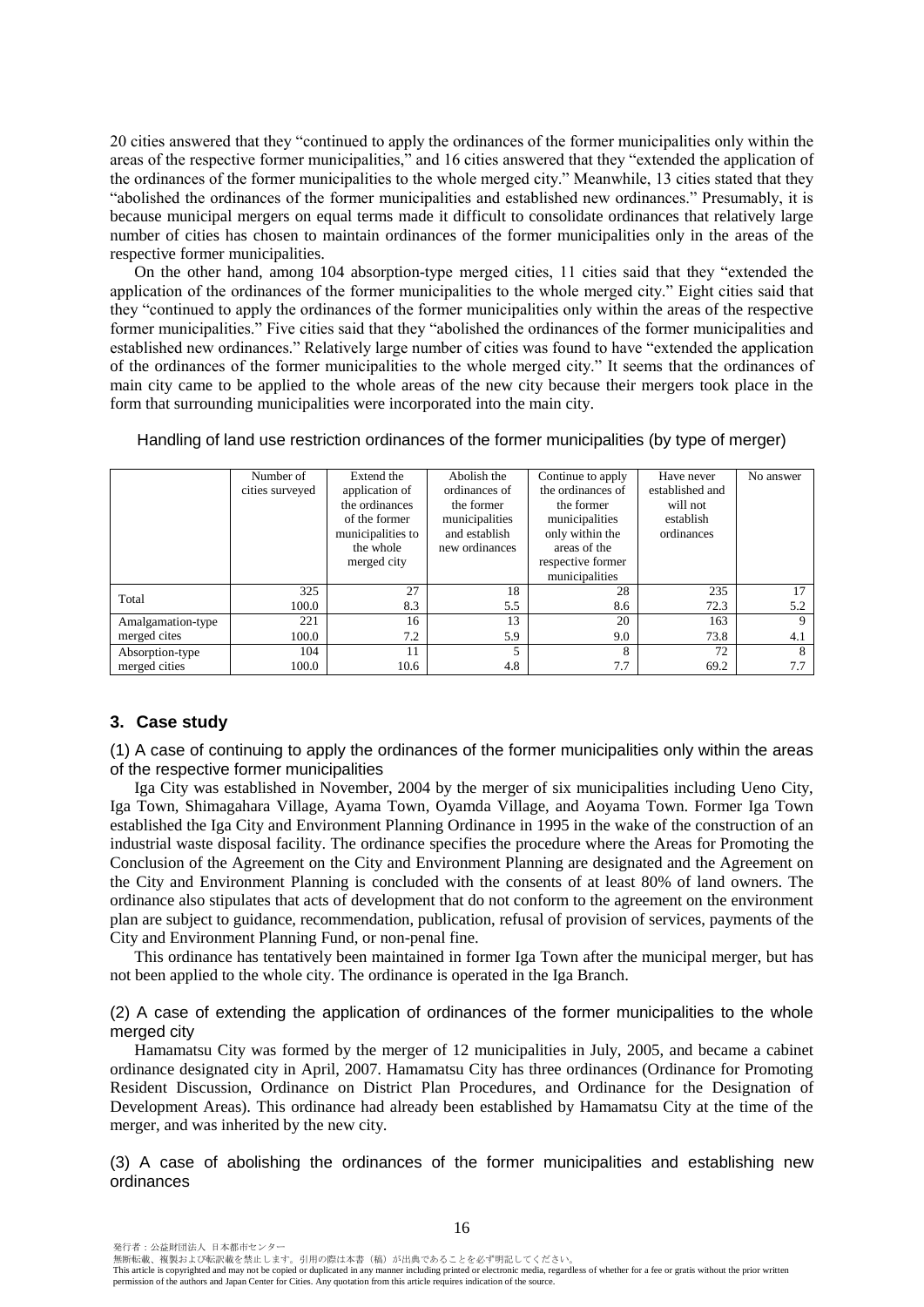Sasayama City was formed in April, 1999 by the merger of four towns including Sasayama Town, Nishiki Town, Tannan Town, and Konda Town. Pre-merger Sasayama, Tannan, and Nishiki Towns had their respective development ordinances (land conservation ordinances, etc.), and Konda Town had the development guidelines. In particular, Tannan Town established, in 1996, the "Ordinance for Creating a Green Town" which is a combination of development ordinance and district land use plan.

In 1998, officials of four towns in charge of planning and development (section chief level) discussed and agreed on the extension of the ordinance of Tannan Town. The merged city established the Machizukuri Ordinance which serves as a development ordinance and the Satozukuri Ordinance stipulating the creation of the rural hamlet of each district in 1999.

#### **Paragraph 2 Formulation and operation of land use adjustment plans**

#### **1. Overview**

In order to adjust land use in accordance with local circumstances, some municipalities that have non-delineated areas and other areas with relatively lax regulation coordinate opinions of residents before discussing the approaches to land use, and independently formulate land use adjustment plans.

In an attempt to promote the formulation of land use adjustment plans in municipalities, the Ministry of Land, Infrastructure, Transport and Tourism (the former National Land Agency), implemented, in FY1997 to FY2004, the Project for the Promotion of the Comprehensive Land Use Adjustment System which supported the formulation of plans, holding of conferences and other activities. Judging from the number of use of the project, 80 municipal plans and 56 district plans were made by 118 municipalities in FY1997 to  $FY2004.<sup>2</sup>$ 

#### **2. Trends after municipal mergers**

To a question asking about the formulation of land use adjustment plans in merged cities (Q19), as many as 272 cities (83.7%) answered that they would "not formulate" the plans. Meanwhile, seven cities (2.2%) had "already formulated," 13 cities (4%) were "formulating," and 24 cities (7.4%) were "planning to formulate" plans. The necessity of land use adjustment plans is not necessarily unrecognized.

Then, 22 cities which had already formulated, were formulating, or were planning to formulate land use adjustment plans, were asked the purposes of the plan. Eighteen cities (90%) stated that they wanted to use the plans for the regulation and guidance for land use

#### **3. Case study**

This section introduces some pioneering land use adjustment plans of urban local governments which are printed on "Sample cases of comprehensive land use adjustment plans in municipalities."

In Sasayama City located within 50km from Kobe, Osaka, and Kyoto Cities, the construction of an expressway network resulted in sprawling development around rural communities and other areas. Therefore, in 2003, the city formulated Sasayama City Land Use Adjustment Master Plan aimed at ensuring meticulous guidance for land use. Based on the plan, 13 areas including nature conservation areas and forest environment conservation areas were designated, and the City Planning Ordinance and the Ordinance for Creating Green Village were established to control development.<sup>22</sup>

Iwasaku Rokken District of Sukagawa City was in an Urbanization Control Area. However, as a highway was constructed for the opening of Fukushima Airport and the district was surrounded by national and prefectural highways, three development projects were planned in the district, requiring land use adjustment among the projects. Thus, in order to clearly define the land use policies of the district and the positioning of development projects that contribute to regional development, the Iwasaku Rokken District Land Use Adjustment Plan was made in 1998.<sup>23</sup> In accordance with the plan, part of the district was subsequently incorporated into the Urbanization Promotion Area.

発行者:公益財団法人 日本都市センター

 $\overline{a}$ 

<sup>&</sup>lt;sup>21</sup> "Land and Real Property in Japan," http://tochi.mlit.go.jp/02  $\,$  03.html

<sup>22</sup> The Ministry of Land, Infrastructure, Transport and Tourism, *Shichouson ni okeru sougou-teki na* 

*tochi-riyou-chousei-keikaku no sakutei-jirei-shu (Sample cases of comprehensive land use adjustment plans in municipalities)* (March, 2005), pp.32-37.

 $23$  The same as the above, pp.52-55.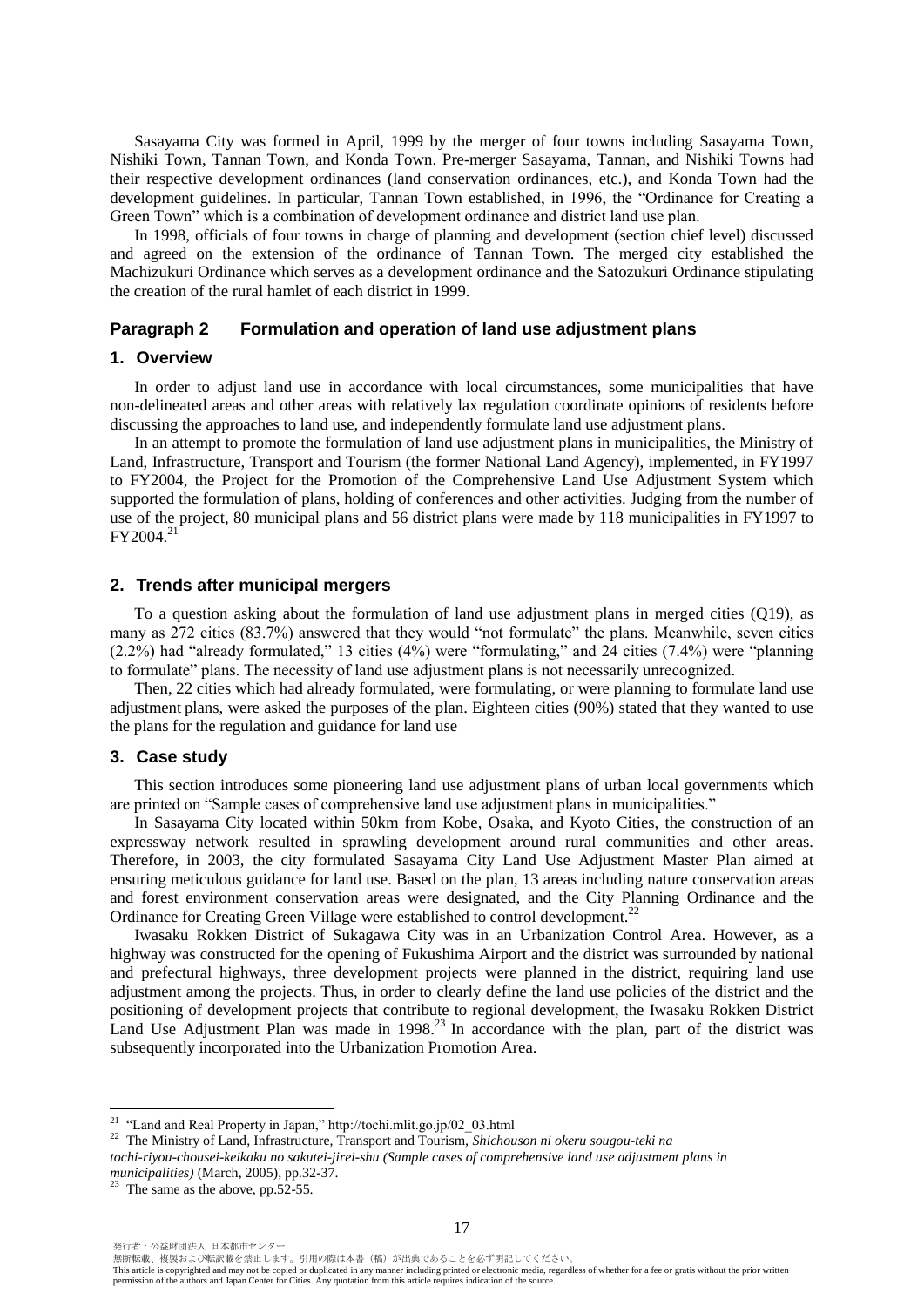## **Chapter 4 Implementation system of land use administration**

## **1. Overview**

#### (1) Progress of decentralization

The Act on the Arrangement of Related Acts for Promotion of Decentralization (Comprehensive Act on Decentralization) was enacted in April, 2000. Consequently, responsibilities of the national and local governments were clearly defined and the system of delegation of tasks to the heads of local governments in the capacity of the national agencies was abolished, accompanied by reclassification of tasks. In accordance with the Decentralization Promotion Plan, tasks concerning the City Planning Act, such as tasks associated with prefectural governors' decisions on city planning, which had been classified into tasks delegated to the heads of local governments in the capacity of the national agencies, and tasks associated with decisions on municipal city planning, which had been classified into tasks delegated to local governments, were reclassified into autonomous tasks except for some limited tasks. This even more increased responsibilities of cities. Further, revision of the City Planning Act in 2002 lead to the creation of the City Planning Proposal System, enabling diversified city planning that fit with local circumstances.

#### (2) Impacts of merger frameworks on policies

Frameworks of merger tend to determine the policy making in new cities politically and administratively. This applies to land use administration as well.

According to the survey (Q1), 30 out of 104 absorption-type merged cities (28.8%) concluded an agreement on land use at the time of merger, compared to 35 out of 221 amalgamation-type merged cities (15.8%) (see Table 1). As for area classification (delineation) in the former municipalities (SQ1 of Q2), 138 out of 216 amalgamation-type merged cities (63.9%) stated that "none of the former municipalities had area classification (delineation)," while 75 out of 102 absorption-type merged cities (73.5%) stated that "all or part of the former merged cities had area classification (delineation)" (see Table 2), showing difference between the two in terms of the status of area classification (delineation) .

When discussing policy making in land use administration, amalgamation-type merged cities will take great care to ensure equality among the former municipalities. Meanwhile, absorption-type merged cities might control development in the peripheral former municipalities to which area classification (delineation) is not applied.

|                   |               | Number of<br>cities surveyed | Concluded<br>an agreement | Did not conclude an<br>agreement | No answer |
|-------------------|---------------|------------------------------|---------------------------|----------------------------------|-----------|
| Amalgamation-type | No. of cities | 221<br>∠∠                    | JJ 1                      | 70                               |           |
| merger            |               | 100.0                        | $\epsilon$ o<br>LD.O      | $\circ$<br>80.C                  |           |
| Absorption-type   | No. of cities | 104                          | 30                        |                                  |           |
| merger            |               | 100.0                        | 28.8                      | 68.                              |           |

|  | Table 1: Presence or absence of a land use agreement at the time of merger |
|--|----------------------------------------------------------------------------|
|  |                                                                            |

#### Table 2: Presence or absence of area classification (delineation) in the former municipalities

|               |               | Number of cities<br>surveyed | All the former<br>municipalities have<br>area classification<br>(delineation) | Some of the former<br>municipalities have<br>area classification<br>(delineation) | None of the former<br>municipalities have<br>area classification<br>(delineation) | No answer |
|---------------|---------------|------------------------------|-------------------------------------------------------------------------------|-----------------------------------------------------------------------------------|-----------------------------------------------------------------------------------|-----------|
| Amalgamation  | No. of cities | 216                          | 28                                                                            | 46                                                                                | 138                                                                               |           |
| -type merger  |               | 100.0                        | 13.0                                                                          | 21.3                                                                              | 63.9                                                                              |           |
| Absorption-ty | No. of cities | 102                          | 24                                                                            |                                                                                   | 27                                                                                |           |
| pe merger     |               | 100.0                        | 23.5                                                                          | 50.0                                                                              | 26.5                                                                              |           |

#### **2. Scale of organization**

With respect to the scale of sections in charge of land use associated with city planning, the survey (Q13) revealed that cities with a larger population tend to have larger number of members of the city planning section; but this is not an obvious tendency (see Table 3). The survey (Q14) also indicated that, in many cities, number of members of the section in charge of land use associated with city planning remain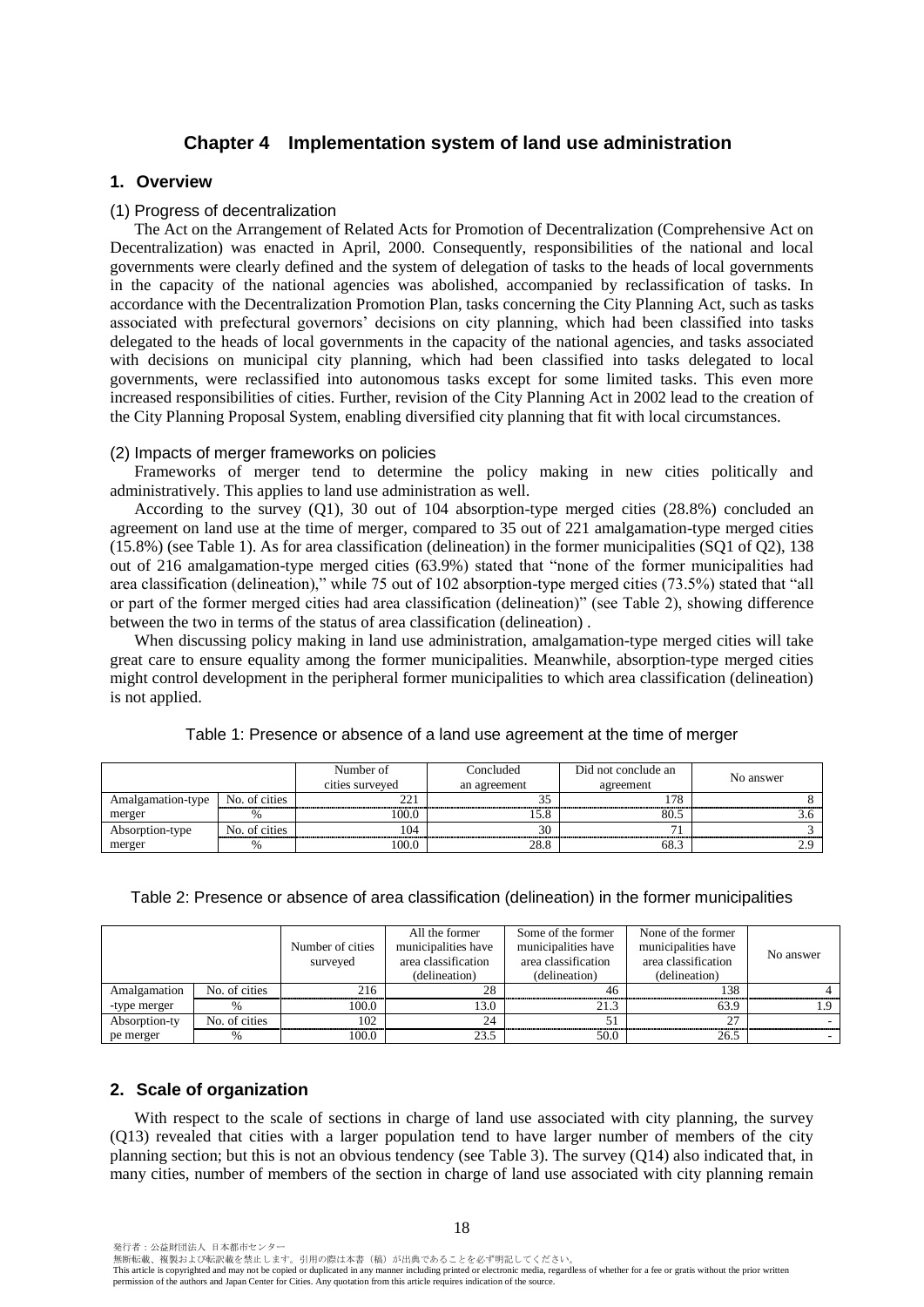unchanged even after the merger. More people should be assigned to the section as the total number of staff has increased due to merger. In reality, however, the number has not increased in merged cities, or in cities that have not experienced merger. Municipal merger does not create a basis for enhancing the workforce, but it is regarded as a tool to make staff redundant.

|            |                                        |               | Number of          |         |       | Number of staff |              |              |                          |
|------------|----------------------------------------|---------------|--------------------|---------|-------|-----------------|--------------|--------------|--------------------------|
|            |                                        |               | cities<br>surveyed | $1 - 2$ | $3-4$ | $5-6$           | $7 - 8$      | 9 or<br>more | No answer                |
|            | Total                                  | No. of cities | 325                | 103     | 142   | 48              | 8            | 23           |                          |
|            |                                        | $\%$          | 100.0              | 31.7    | 43.7  | 14.8            | 2.5          | 7.1          | 0.3                      |
|            | Less than                              | No. of cities | 105                | 53      | 43    | 4               | $\mathbf{1}$ | 3            |                          |
|            | 50,000                                 | $\frac{0}{0}$ | 100.0              | 50.5    | 41.0  | 3.8             | 1.0          | 2.9          | 1.0                      |
|            | 50,000<br>and less                     | No. of cities | 109                | 40      | 51    | 11              | 1            | 6            |                          |
| Population | than<br>100,000                        | $\%$          | 100.0              | 36.7    | 46.8  | 10.1            | 0.9          | 5.5          | $\sim$                   |
|            | 100,000<br>and less<br>than<br>200,000 | No. of cities | 62                 | 8       | 28    | 18              | 3            | 5            | $\overline{\phantom{a}}$ |
|            |                                        | $\frac{0}{0}$ | 100.0              | 12.9    | 45.2  | 29.0            | 4.8          | 8.1          |                          |
|            | 200,000                                | No. of cities | 49                 | 2       | 20    | 15              | 3            | 9            |                          |
|            | and over                               | $\frac{0}{0}$ | 100.0              | 4.1     | 40.8  | 30.6            | 6.1          | 18.4         | $\sim$                   |

Table 3: Number of staff of the section in charge of land use associated with city planning

Professional expertise is required for smooth operation of land use administration. In the past, many experts were engaged in the field of city planning and few of them were transferred frequently, which made it possible to operate land use policies that were underpinned by abundant knowledge. This was a significant factor for the development of social infrastructure.

Currently, however, as well as reduction in personnel as part of administrative reforms, rapid job rotations more commonly take place due to municipal merger. In the survey  $(Q15)$ , 224 cities (68.9%) said that the average period that a person serves in the section in charge of land use associated with city planning was 3-4 years. This is a trend that holds true regardless of population size; about 60-80% of cities with any population size answered "3-4 years" (see Table 4). This seems to be partly because merged cities are seeking for personnel interaction among the former municipalities and human resource development in various fields.

|            |                         |               | Number of          |                          | Average years of service |                      |                          |
|------------|-------------------------|---------------|--------------------|--------------------------|--------------------------|----------------------|--------------------------|
|            |                         |               | cities<br>surveyed | 1-2 years                | 3-4 years                | 5 years or<br>longer | No answer                |
|            | Total                   | No. of cities | 325                | 33                       | 224                      | 61                   |                          |
|            |                         | $\%$          | 100.0              | 10.2                     | 68.9                     | 18.8                 | 2.2                      |
|            | Less than $50,000$      | No. of cities | 105                | 16                       | 68                       | 18                   | 3                        |
|            |                         | $\%$          | 100.0              | 15.2                     | 64.8                     | 17.1                 | 2.9                      |
| Population | 50,000 and less than    | No. of cities | 109                | 13                       | 77                       | 17                   | $\overline{c}$           |
|            | 100,000                 | $\%$          | 100.0              | 11.9                     | 70.6                     | 15.6                 | 1.8                      |
|            | $100,000$ and less than | No. of cities | 62                 | 4                        | 41                       | 15                   | $\overline{c}$           |
|            | 200,000                 | $\%$          | 100.0              | 6.5                      | 66.1                     | 24.2                 | 3.2                      |
|            | 200,000 and over        | No. of cities | 49                 | $\overline{\phantom{a}}$ | 38                       | 11                   | $\sim$                   |
|            |                         | $\%$          | 100.0              | ۰                        | 77.6                     | 22.4                 | $\overline{\phantom{a}}$ |

Table 4: Average years of service before transfer

In such a situation, it is necessary to properly implement land use administration which is a highly professional field. An organization-wide effort to have staff acquire professional skills will be important. Efficiency in skills improvement should be considered as well. Municipal merger could bring about new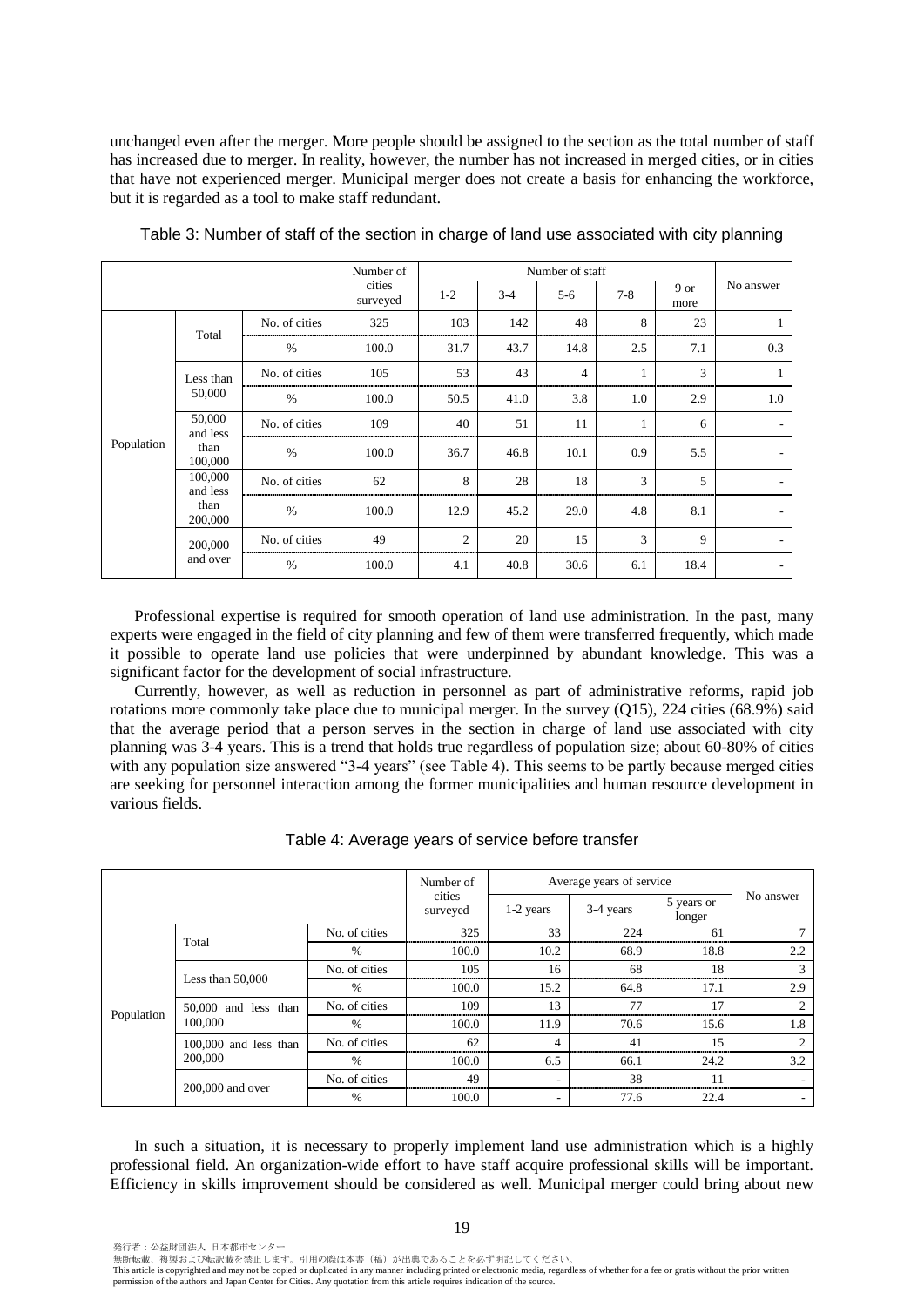demand for land use administration. In order to respond to that, professional skills must be acquired in the shortest time as possible.

## **3. Relations with departments in charge of agricultural administration**

Land use administration should not focus on development-oriented urbanization alone but it also should be carried out from a perspective of farmland conservation. The city planning department which is responsible for urbanization is assumed to be development oriented while the agricultural administration department which is in charge of agriculture and farmland conservation is assumed to be development control oriented. Actually, the former does consider farmland conservation in the sense that they try to prevent sprawl, and the latter aims for development in the form of conversion of farmland into housing land in order to bring economic benefit to farmers (farmland owners).

At farmland in urbanization promotion areas, land use has been changing drastically, and the possibility of "another sprawl" is pointed out, where farmland is divided into pieces and reduced in size while housing land is developed rapidly.<sup>24</sup>

Despite such a problem, to the question asking about the relationship with the agricultural administration department in carrying out land use administration (Q24), only 71 cities (21.8%) stated that the city planning department "always consults with and hears opinions from the agricultural administration department when making decisions on land use policies (see Table 5)." As for the involvement in land use policy decisions under the jurisdiction of the agricultural administration department (Q25), even fewer (43 cities, 13.2%) stated that the city planning department "always consult with and give opinions" to the agricultural administration department when making decision on policies (see Table 6). It is desired that city planning and agricultural administration are always linked together to implement comprehensive land use policies, instead of having discussion only when one party has an interest in the policy of the other party.

|            |                         |               | Number<br>of cities<br>surveyed | Always<br>consult with<br>and hear<br>opinions from<br>the agricultural<br>administration<br>department<br>when making<br>decisions on<br>land use<br>policies | Consult with and<br>hear opinions from<br>the agricultural<br>administration<br>department when<br>making decisions<br>on land use policies<br>with which the<br>agricultural<br>administration<br>department is<br>concerned | Consult with<br>and hear<br>opinions<br>from the<br>agricultural<br>administratio<br>n department<br>when<br>deemed<br>necessary | The<br>agricultural<br>administration<br>department is<br>rarely involved | N <sub>0</sub><br>answer |
|------------|-------------------------|---------------|---------------------------------|----------------------------------------------------------------------------------------------------------------------------------------------------------------|-------------------------------------------------------------------------------------------------------------------------------------------------------------------------------------------------------------------------------|----------------------------------------------------------------------------------------------------------------------------------|---------------------------------------------------------------------------|--------------------------|
|            | Total                   | No. of cities | 325                             | 71                                                                                                                                                             | 137                                                                                                                                                                                                                           | 112                                                                                                                              | 1                                                                         | $\overline{4}$           |
|            |                         | $\frac{0}{0}$ | 100.0                           | 21.8                                                                                                                                                           | 42.2                                                                                                                                                                                                                          | 34.5                                                                                                                             | 0.3                                                                       | 1.2                      |
|            | Less than<br>50,000     | No. of cities | 105                             | 30                                                                                                                                                             | 33                                                                                                                                                                                                                            | 40                                                                                                                               | ٠                                                                         | $\overline{c}$           |
|            |                         | $\%$          | 100.0                           | 28.6                                                                                                                                                           | 31.4                                                                                                                                                                                                                          | 38.1                                                                                                                             | $\overline{\phantom{0}}$                                                  | 1.9                      |
|            | 50,000 and<br>less than | No. of cities | 109                             | 31                                                                                                                                                             | 42                                                                                                                                                                                                                            | 35                                                                                                                               | ٠                                                                         | 1                        |
| Population | 100,000                 | $\%$          | 100.0                           | 28.4                                                                                                                                                           | 38.5                                                                                                                                                                                                                          | 32.1                                                                                                                             | $\overline{\phantom{a}}$                                                  | 0.9                      |
|            | 100,000<br>and less     | No. of cities | 62                              | 6                                                                                                                                                              | 34                                                                                                                                                                                                                            | 20                                                                                                                               | 1                                                                         | $\mathbf{1}$             |
|            | than<br>200,000         | $\%$          | 100.0                           | 9.7                                                                                                                                                            | 54.8                                                                                                                                                                                                                          | 32.3                                                                                                                             | 1.6                                                                       | 1.6                      |
|            | 200,000                 | No. of cities | 49                              | 4                                                                                                                                                              | 28                                                                                                                                                                                                                            | 17                                                                                                                               | $\overline{\phantom{a}}$                                                  |                          |
|            | and over                | $\%$          | 100.0                           | 8.2                                                                                                                                                            | 57.1                                                                                                                                                                                                                          | 34.7                                                                                                                             | $\overline{\phantom{a}}$                                                  |                          |

Table 5: Relation with the agricultural administration department

 $\overline{a}$ 

<sup>24</sup> Toshinori Mizuguchi, *Tochi-riyou-keikaku to machizukuri: kisei, yudou kara keikaku-kyougi e (Land use plans and city planning: From regulation and guidance to planning discussions)*, (Gakugei Shuppan-Sha, 1997), pp.228-229.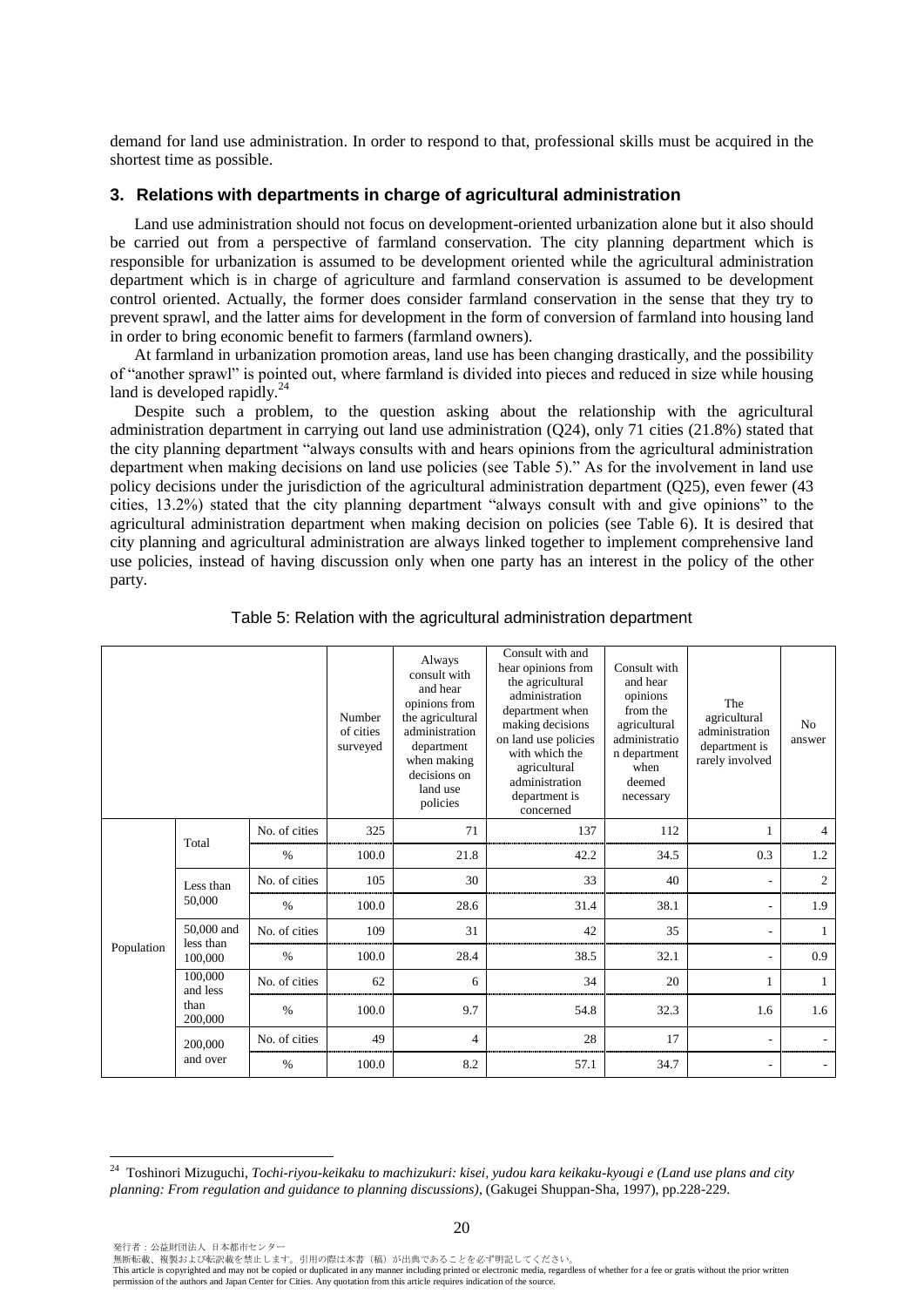|            |                         |               | Number<br>of cities<br>surveyed | Always<br>consult with<br>and give<br>opinions to<br>administration<br>department<br>when making<br>decisions on<br>policies | Consult with and<br>give opinions to the<br>agricultural<br>administration<br>department when<br>making decisions<br>on land use policies<br>with which the city<br>planning<br>department is<br>concerned | Consult with<br>and give<br>opinions to the<br>agricultural<br>administration<br>department<br>when deemed<br>necessary | Rarely<br>involved | N <sub>0</sub><br>answer |
|------------|-------------------------|---------------|---------------------------------|------------------------------------------------------------------------------------------------------------------------------|------------------------------------------------------------------------------------------------------------------------------------------------------------------------------------------------------------|-------------------------------------------------------------------------------------------------------------------------|--------------------|--------------------------|
|            | Total                   | No. of cities | 325                             | 43                                                                                                                           | 152                                                                                                                                                                                                        | 103                                                                                                                     | 22                 | $\overline{5}$           |
|            |                         | $\%$          | 100.0                           | 13.2                                                                                                                         | 46.8                                                                                                                                                                                                       | 31.7                                                                                                                    | 6.8                | 1.5                      |
|            | Less than<br>50,000     | No. of cities | 105                             | 19                                                                                                                           | 41                                                                                                                                                                                                         | 35                                                                                                                      | $\tau$             | 3                        |
|            |                         | $\%$          | 100.0                           | 18.1                                                                                                                         | 39.0                                                                                                                                                                                                       | 33.3                                                                                                                    | 6.7                | 2.9                      |
|            | 50,000 and<br>less than | No. of cities | 109                             | 17                                                                                                                           | 53                                                                                                                                                                                                         | 30                                                                                                                      | 8                  | $\mathbf{1}$             |
| Population | 100,000                 | $\%$          | 100.0                           | 15.6                                                                                                                         | 48.6                                                                                                                                                                                                       | 27.5                                                                                                                    | 7.3                | 0.9                      |
|            | 100,000<br>and less     | No. of cities | 62                              | 5                                                                                                                            | 33                                                                                                                                                                                                         | 16                                                                                                                      | 7                  | 1                        |
|            | than<br>200,000         | $\%$          | 100.0                           | 8.1                                                                                                                          | 53.2                                                                                                                                                                                                       | 25.8                                                                                                                    | 11.3               | 1.6                      |
|            | 200,000                 | No. of cities | 49                              | $\overline{c}$                                                                                                               | 25                                                                                                                                                                                                         | 22                                                                                                                      | ٠                  |                          |
|            | and over                | $\%$          | 100.0                           | 4.1                                                                                                                          | 51.0                                                                                                                                                                                                       | 44.9                                                                                                                    |                    | $\overline{\phantom{a}}$ |

Table 6: Approaches to the agricultural administration department

## **4. Negotiations and discussions with prefectural governors**

Although the City Planning Act was revised in parallel with the promotion of decentralization, Article 19, paragraph (3) of the Act stipulates negotiations and discussions with prefectural governors on city planning made by municipalities. This provision is considered to have been included out of necessity for region-wide adjustment among municipalities and for making sure that city plans stipulated by municipalities comply with city plans stipulated by prefectural governors to ensure the integrity of city plans.<sup>25</sup> However, there is a move toward further revision of the act as part of the ongoing decentralization reform. The Interim Report publicized by the Council for Decentralization Reform in November, 2007 states that "city planning should basically be left to the responsibility and judgment, and the collaborated effort of municipalities which are familiar with local circumstances. At the same time, necessity of coordination by prefectures from wider perspectives has to be kept in mind. For this reason, abolition or reduction of obligations of prefectures to the national government, such as obligation to consult with and obtain the consent of the national government in respect to city plans in the three major metropolitan areas should be discussed, as well as transfer of authorities from prefectures to municipalities."

To a question asking about the negotiations and coordination with prefectures on land use administration (Q23), 67 cities (20.6%) answered "Negotiations and coordination are going smoothly," and 197 cities (60.6%) answered, "Negotiations and coordination are going fairly smooth." This trend is applicable irrespective of size of population and type of merger; the rate was almost the same when examining by population size and merger type as well (see Table 7). Overall, negotiations and discussions with prefectures on land use administration seem to be working smooth at the moment.

 $\overline{a}$ 

無断転載、複製および転訳載を禁止します。引用の際は本書(稿)が出典であることを必ず明記してください。

<sup>25</sup> Toshi keikaku hourei kenkyuukai, ed., *Chihou-bunken-go no kaisei-toshi-keikaku-hou no pointo (The point of the revised City Planning Act after decentralization)*, (GYOSEI, 2000), pp.22.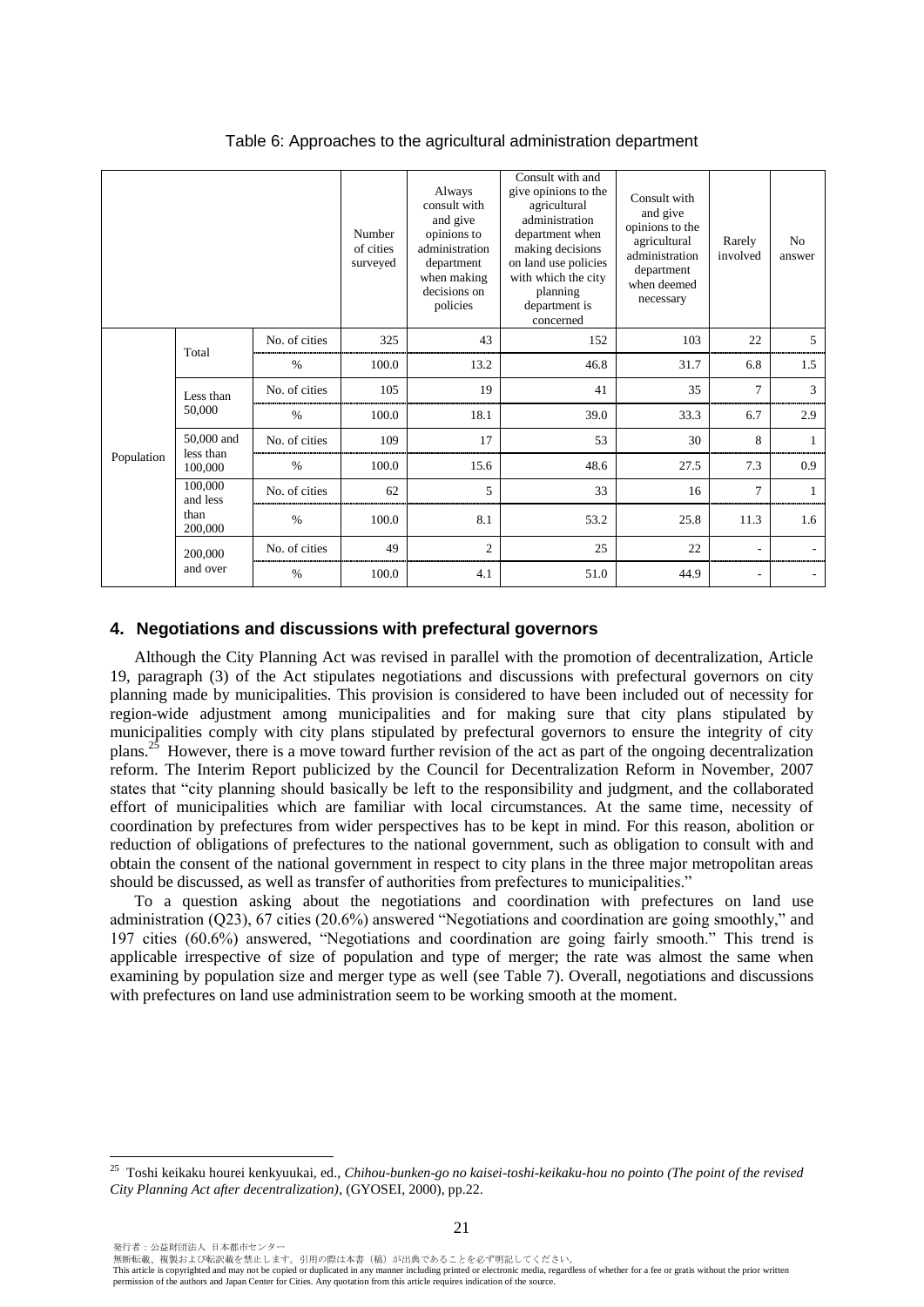|            |                          |               | Number<br>of cities<br>surveyed | Negotiations<br>and<br>coordination<br>going smooth | Negotiations<br>and<br>coordination<br>going fairly<br>smooth | Negotiations<br>and<br>coordination<br>not going<br>fairly smooth | Negotiations<br>and<br>coordination<br>not going<br>smooth | N <sub>o</sub><br>answer |
|------------|--------------------------|---------------|---------------------------------|-----------------------------------------------------|---------------------------------------------------------------|-------------------------------------------------------------------|------------------------------------------------------------|--------------------------|
|            | Total                    | No. of cities | 325                             | 67                                                  | 197                                                           | 51                                                                | 6                                                          | 4                        |
|            |                          | $\%$          | 100.0                           | 20.6                                                | 60.6                                                          | 15.7                                                              | 1.8                                                        | 1.2                      |
|            | Less than                | No. of cities | 105                             | 25                                                  | 67                                                            | 10                                                                | 3                                                          |                          |
|            | 50,000                   | $\frac{0}{0}$ | 100.0                           | 23.8                                                | 63.8                                                          | 9.5                                                               | 2.9                                                        | $\overline{\phantom{a}}$ |
| Population | 50,000 and<br>less than  | No. of cities | 109                             | 16                                                  | 67                                                            | 23                                                                |                                                            | $\mathfrak{D}$           |
|            | 100,000                  | $\%$          | 100.0                           | 14.7                                                | 61.5                                                          | 21.1                                                              | 0.9                                                        | 1.8                      |
|            | 100,000 and<br>less than | No. of cities | 62                              | 14                                                  | 34                                                            | 11                                                                |                                                            | $\mathfrak{D}$           |
|            | 200,000                  | $\%$          | 100.0                           | 22.6                                                | 54.8                                                          | 17.7                                                              | 1.6                                                        | 3.2                      |
|            | 200,000 and              | No. of cities | 49                              | 12                                                  | 29                                                            | $\mathcal{I}$                                                     |                                                            |                          |
|            | over                     | $\frac{0}{0}$ | 100.0                           | 24.5                                                | 59.2                                                          | 14.3                                                              | 2.0                                                        | $\sim$                   |

Table 7: Evaluation of negotiations with prefectures

| Type of<br>merger | Amalgamation       | No. of cities | 221   | 44                | 133  | $\sim$ |     |  |
|-------------------|--------------------|---------------|-------|-------------------|------|--------|-----|--|
|                   | type               | $\frac{0}{0}$ | 100.0 | 19.9              | 60.2 | 16.7   | 1.4 |  |
|                   | Absorption<br>type | No. of cities | 104   | $\cap$<br>23<br>. | 64   |        |     |  |
|                   |                    | $\%$          | 100.0 | 22.1              | 61.J | 19.J   | 2.9 |  |

#### **5. Transfer of authorities form prefectures**

Following the revision of the Local Autonomy Act in accordance with the Comprehensive Act on Decentralization, exceptions stipulated by ordinances for administrative processing (Article 252-17-2 of the Local Autonomy Act and Article 55 of the Act on the Organization and Operation of Local Educational Administration) were introduced in FY2000. Since then, transfer of authorities has been pushed across the nation by taking advantage of the said provisions. At least one of tasks associated with the City Planning Act has been transferred in all prefectures<sup>26</sup>; city planning can be said to be an advanced area in terms of transfer of authorities.

The survey (Q21) revealed that many cities think that progress has been made in transfer of authorities; 23 cities (7.1%) said that authority had been "significantly transferred," and 95 cities (29.2%) said, "Somewhat transferred." At the same time, however, more cities still think that progress has not been made; 60 cities (18.5%) said, "Not significantly transferred," and 141cities (43.4%) said, "Hardly transferred" (see Table 8).

This tendency is stronger in cities with smaller population, and so is in the amalgamation-type merged cities.

This is partly because these cities are often located in non-urban areas where trends in land use are not so dynamic and there is not strong need for authorities.

However, in order for cities to independently and actively work on tasks that are closely related to daily lives of people as the administrative body of the region, further transfer of authorities is important. Municipalities must push smooth negotiations and discussions with prefectures and become ready to accept authorities.

 $\overline{a}$ 

無断転載、複製および転訳載を禁止します。引用の際は本書(稿)が出典であることを必ず明記してください。

<sup>&</sup>lt;sup>26</sup> The six local government organizations (the National Governors' Association, the National Association of Chairpersons of Prefectural Assemblies, the Japan Association of City Mayors, the National Association of Chairpersons of City Councils, the National Association of Towns and Villages, and the National Association of Chairmen of Town and Village Assemblies), "The survey conducted by the Headquarters for Decentralization Promotion" (2003). For more information, see, http://www.bunken.nga.gr.jp/kenkyuusitu/tokurei\_15/sokatu.html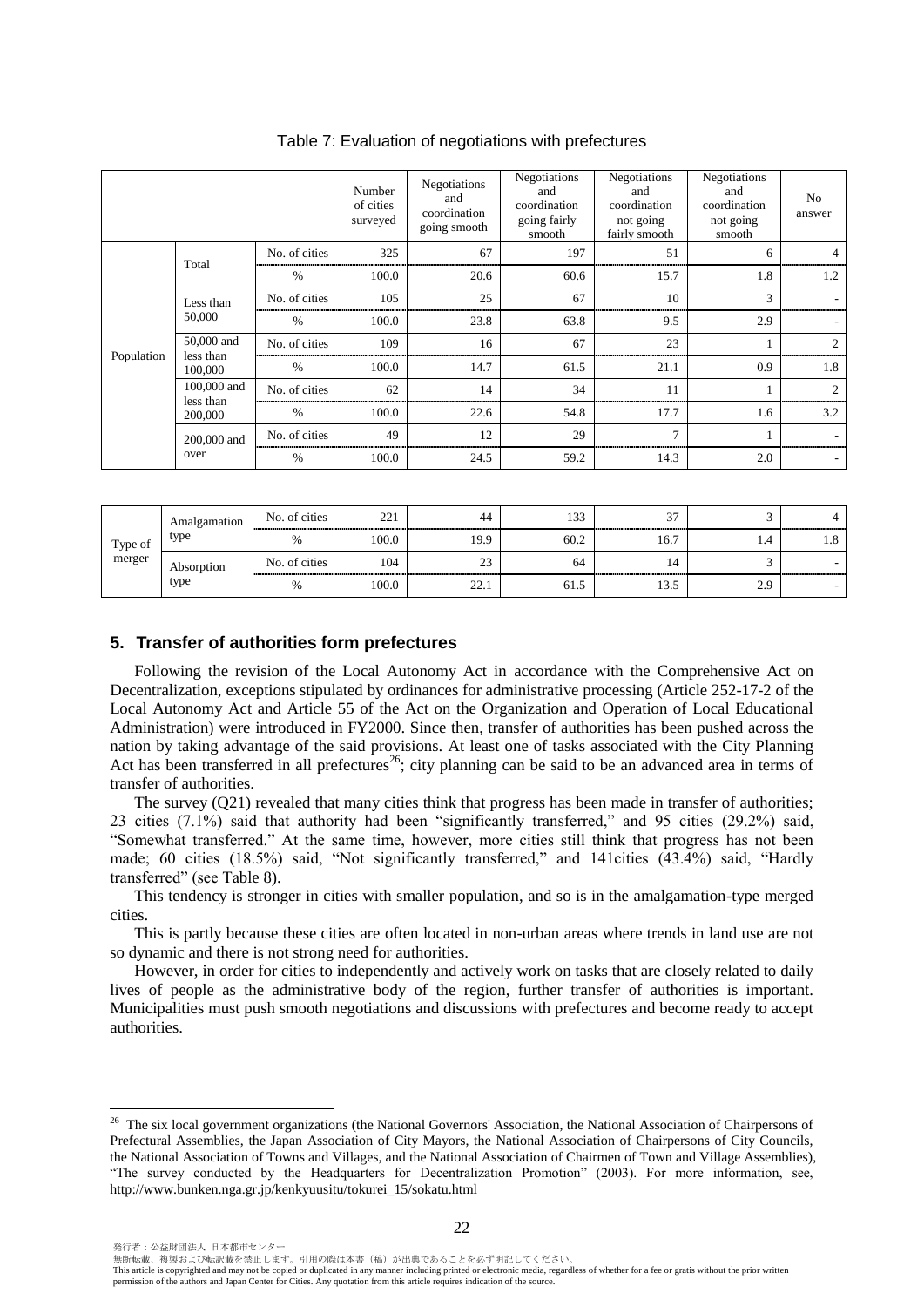|                   |                          |               | Number<br>of cities<br>surveyed | Significantly<br>transferred | Somewhat<br>transferred | <b>Not</b><br>significantly<br>transferred | Hardly<br>transferred | No<br>answer |
|-------------------|--------------------------|---------------|---------------------------------|------------------------------|-------------------------|--------------------------------------------|-----------------------|--------------|
| Population        | Total                    | No. of cities | 325                             | 23                           | 95                      | 60                                         | 141                   | 6            |
|                   |                          | $\%$          | 100.0                           | 7.1                          | 29.2                    | 18.5                                       | 43.4                  | 1.8          |
|                   | Less than                | No. of cities | 105                             | $\overline{4}$               | 25                      | 22                                         | 53                    |              |
|                   | 50,000                   | $\%$          | 100.0                           | 3.8                          | 23.8                    | 21.0                                       | 50.5                  | 1.0          |
|                   | 50,000 and<br>less than  | No. of cities | 109                             | $\overline{7}$               | 34                      | 21                                         | 44                    | 3            |
|                   | 100,000                  | $\%$          | 100.0                           | 6.4                          | 31.2                    | 19.3                                       | 40.4                  | 2.8          |
|                   | 100,000 and<br>less than | No. of cities | 62                              | 3                            | 23                      | 12                                         | 22                    | 2            |
|                   | 200,000                  | $\%$          | 100.0                           | 4.8                          | 37.1                    | 19.4                                       | 35.5                  | 3.2          |
|                   | 200,000 and              | No. of cities | 49                              | $\mathbf Q$                  | 13                      | 5                                          | 22                    |              |
|                   | over                     | $\%$          | 100.0                           | 18.4                         | 26.5                    | 10.2                                       | 44.9                  |              |
|                   |                          |               |                                 |                              |                         |                                            |                       |              |
| Type of<br>merger | Amalgamation<br>type     | No. of cities | 221                             | 11                           | 62                      | 44                                         | 98                    | 6            |
|                   |                          | $\%$          | 100.0                           | 5.0                          | 28.1                    | 19.9                                       | 44.3                  | 2.7          |
|                   | Absorption type          | No. of cities | 104                             | 12                           | 33                      | 16                                         | 43                    |              |
|                   |                          | $\%$          | 100.0                           | 11.5                         | 31.7                    | 15.4                                       | 41.3                  |              |

## Table 8: Evaluation of the transfer of authorities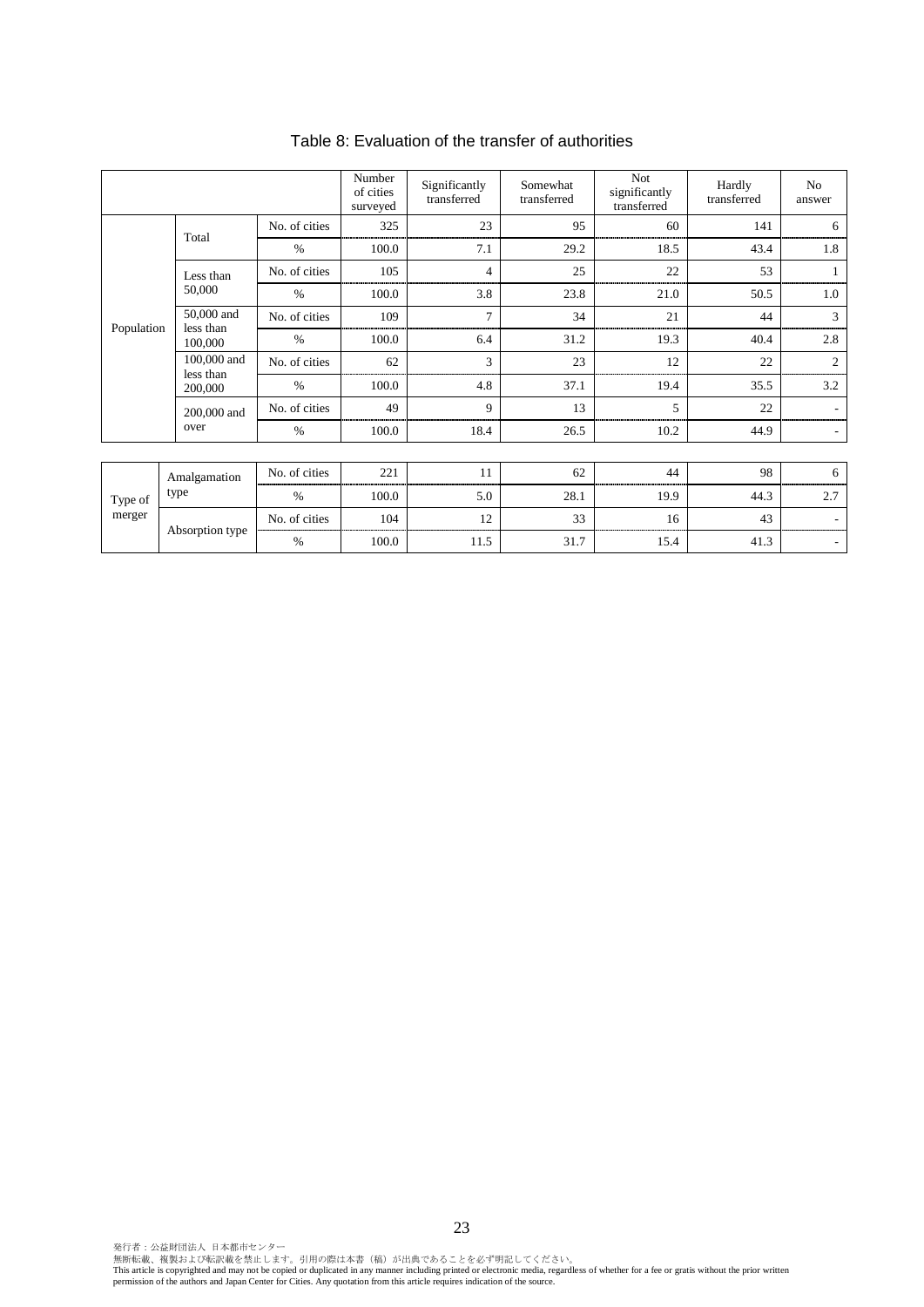## **Bibliography**

- Hideki Azuma, Shozo Kazami, Hiroko Tachibana & Akinobu Murakami, *"Asu no denen-toshi" e no izanai: Howard no kousou ni hasshita sono rekishi to mirai (An invitation to "Garden Cities of To-morrow": Their history and future originating in the idea of EbenezerHoward)* (SHOKOKUSHA, 2001)
- Masanori Azuma, "Hotaka-machi Machizukuri Jourei (The City Planning Ordinance of Hotaka Town)," in Teitarou Kitamura, ed., *Tochi-riyou-keikaku to sichouson jourei: Chihou-bunken-jidai e mukete no nouson- keikaku (Land use plans and municipal ordinances: Rural area planning toward the decentralization age)* (Association of Agriculture & Forestry Statistics, 2003)
- Hidetomo Arata, "Kouiki-toshiken no toshi-keiei (City management in wide urban areas)," in Kazuhiro Ueta, Naohiko Jinno, Yukio Nishimura, and Yousuke Mamiya, eds., *Toshi no shisutemu to keiei (City system and management)*(Iwanami Shoten, 2005)
- Hiroyuki Arichi, "Yamagata-ken Tsuruoka-shi no senbiki dounyuu (Introduction of the delineation system in Tsuruoka City, Yamagata)," in Atsushi Yanagisawa, Kazuo Noguchi, and Masaharu Hioki, *Jichitai toshi-keikaku no saizensen (The front line of city planning by local governments)* (Gakugei Shuppan-Sha., 2007)
- Takeo Ishikawa, Sei Ohono, and Tsuyoshi Takanabe, "Senbiki seido ni yoru kougai no hozen to katsuyou (Conservation and utilization of suburban areas by the delineation system)," in Japan Society of Urban and Regional Planners, ed., *Toshi, nouson no atarashii tochi-riyou senryaku: Henbou shita senbiki-seido no kanousei wo saguru (New land use strategies in urban and rural areas: Searching potential of the transformed delineation system)* (Gakugei Shuppan-Sha, 2003)
- Tsutomu Isobe, "Koukyousei to Tochi-riyou-chitsujo no dankai-kouzou (The tiered structure of publicness and land use order)", in Tokiyasu Fujita, Tsutomu Isobe, Shigenori Kobayashi, et al., eds., *Tochi-riyou-kisei-rippou ni mirareru koukyousei (The public nature of land use control legislation)*  (The Land Institute of Japan, 2002)
- Mari Uchiumi, "Inin-jourei to jishu-jourei no renkei, ittai-teki-unyou-jirei (Sample cases of linkage and integrated operation of delegatory ordinances and voluntary ordinances)," in Shigenori Kobayashi, ed., *Jourei ni yoru sougou-teki machizukuri (Comprehensive city planning by ordinances)* (Gakugei Shuppan-Sha, 2002)
- Mari Uchiumi, "Machizukuri jourei ni yoru kougai no sougou-teki tochi-riyou yuudou (Comprehensive land use guidance in suburban areas by city planning ordinances)," in Japan Society of Urban and Regional Planners, ed., *Toshi nouson no atarashii tochi-riyou senryaku: Henbou shita senbiki-seido no kanousei wo saguru (New land use strategies of urban and rural areas: Searching potential of the transformed delineation system)* (Gakugei Shuppan-Sha, 2003)
- Mari Uchiumi, "Machizukuri/kaihatsu-kisei jourei (City planning/development control ordinances)," in Hatsuhito Isozaki, ed., *Seisaku houmu no shin-tenkai (New developments in public policy and lawmaking)* (GYOSEI, 2004)
- Junichiro Okata, "Toshi-keikaku, tochi-riyou/kenchiku kisei wa naze hitsuyou nanoka (Why city planning and land-use/construction control necessary?)," in Kei Minohara, ed., *Toshi-keikaku no chousen: Atarashii koukyou-sei wo motomete (The challenge for city planning: Pursuit of new publicness)* (Gakugei Shuppan-Sha, 2000)
- Takashi Onishi, "Toshi-keikaku-seido to kongo no toshi-zukuri no arikata (City planning system and the future city building," Japan Center for Cities, ed., *Korekara no toshi-zukuri to toshi-keikaku-seido (City building and city planning system in the future)* (Japan Center for Cities, 2004)
- Takashi Onishi, Tsunekazu Toda, Akira Yamasaki, Sadatsugu Nishiura, Tetsuo Shimizu, and Minoru Kimura, "Tokushu zadankai: Shin-jidai no kokudo-keikaku wo kangaeru (Discussion: National land planning in the new era," in *Toshi-keikaku (City planning)*, vol.263 (October, 2006)
- Sei Ohno, Tsuyoshi Takanabe, Kazue Satani, and Masaki Habata, "Shigaika-chousei-kuiki no tochi-riyou-yuudou to kaihatsu-kyoka-seido (Land use guidance and development permission system for urbanization control areas)," in Japan Society of Urban and Regional Planners, ed., *Toshi nouson no atarashii tochi-riyou senryaku: Henbou shita senbiki-seido no kanousei wo saguru (New land use strategies of urban and rural areas: Searching potential of the transformed delineation system)* (Gakugei Shuppan-Sha, 2003)
- Gen Kato, "Kagawa Chuo Toshi Keikaku Kuiki no senbiki haishi: Aratana tochi-riyou-kontororu-saku no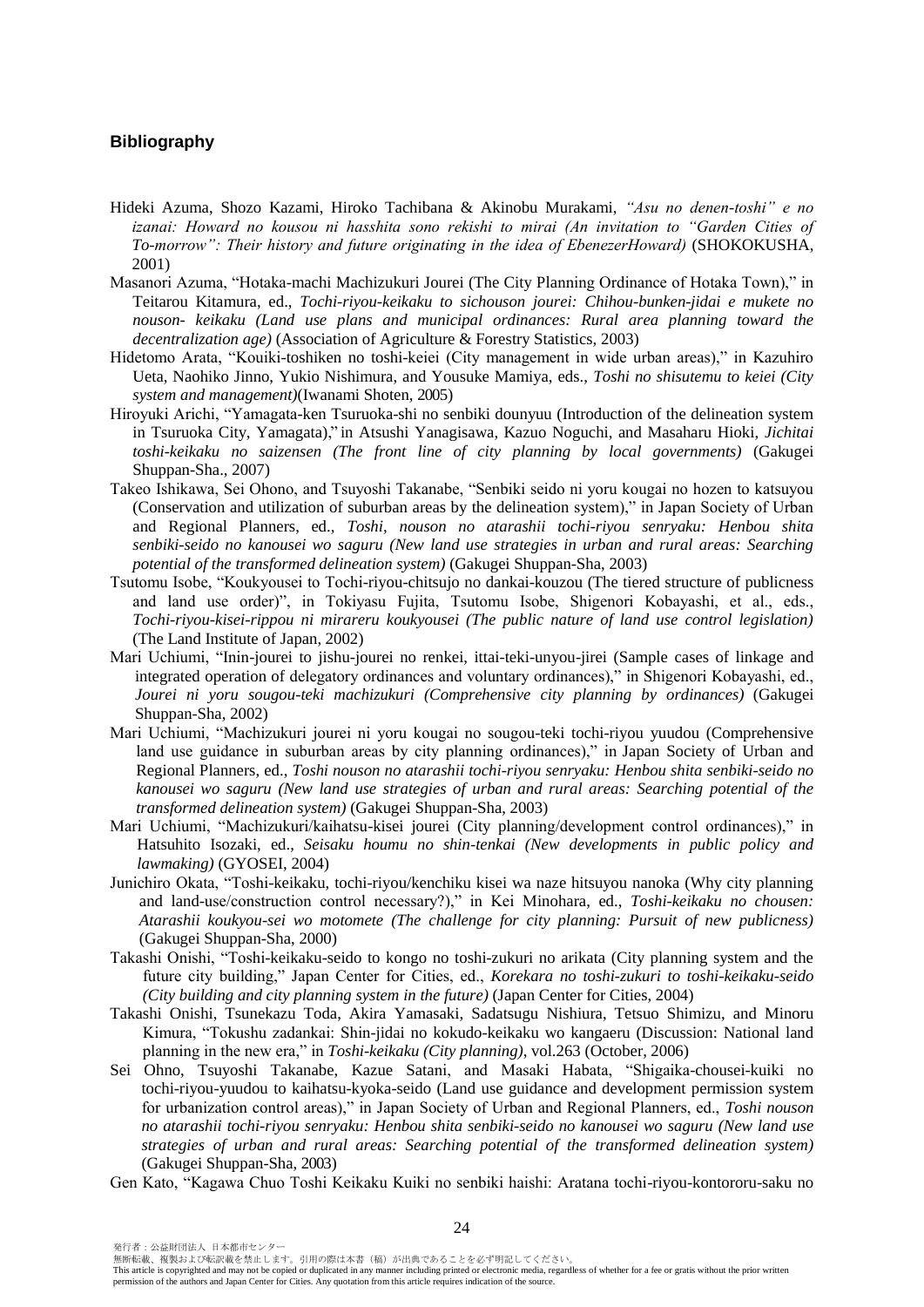dounyuu (Abolition of delineation in the Central Kagawa City Planning Area: Introduction of new land use control measures)," in Atsushi Yanagisawa, Kazuo Noguchi, and Masaharu Hioki, *Jichitai toshi-keikaku no saizensen (The front line of city planning by local governments)* (Gakugei Shuppan-Sha, 2007)

- Narufumi Kadomatsu, "Bunken-gata-shakai no chiiki-kuukan-kanri (Regional spatial administration in the decentralized society)," in Mitsuo Kobayakawa, ed., *Bunken-kaikaku to chiiki-kuukan-kanri (Decentralization reform and regional spatial administration)*(GYOSEI, 2000)
- Toshiyuki Kanai, "Kuukan-kanri (Spatial administration)," in Akira Morita, ed., *Gyouseigaku no kiso (Basic public administration)*(Iwanami Shoten, 2000)
- Toshiyuki Kanai, "Sengo Nippon no jichitai-gyousei to juumin-katsudo (Local administration and resident activities in post-war Japan)" in Takashi Nishio, ed., *Juumin, komyunithi tono kyoudou (Collaboration with residents and communities)* (GYOSEI, 2004)
- Mitsuhiko Kawakami, "Keikaku-keniki no henka to keikaku-naiyou no henka: Shichouson-gappei to tochi-riyou-keikaku (Changes in the areas and contents of planning: Municipal merger and land use planning)," in *Toshi-keikaku (City planning)*, vol.250 (August, 2004)
- Takayuki Kishii, "Bunken-ka to kouiki-teki-kanten kara mita toshi-keikaku (Decentralization and city planning from a region-wide perspective)," in Shigenori Kobayashi, ed., *Bunken-shakai to toshi keikaku (The decentralized society and city planning)* (GYOSEI, 1999)
- Tetsuya Kitahara, *Gendai Nippon no toshi-keikaku (City planning in modern Japan)* (SEIBUNDO, 1998)
- The Ministry of Land, Infrastructure, Transport and Tourism, *Shichouson ni okeru sougou-teki na tochi-riyou-chousei-keikaku no sakutei-jirei-shu (Sample cases of comprehensive land use adjustment plans in municipalities)* (March, 2005)
- The Ministry of Land, Infrastructure, Transport and Tourism, *Toshi-keikaku-unyou-shishin (The guidelines for the operation of city plans)*, 5th ed. (November, 2006)
- Hideki Koizumi, "Toshi-keikaku-hou kara machizukuri-hou e (From the City Planning Act to the Machizukuri (community development) Act)," in Sumitaka Harada, ed., Nippon no toshi-hou I: Kouzou to tenkai (City laws in Japan I: Structures and developments) (University of Tokyo Press, 2001)
- Shigenori Kobayashi, "Kindai-toshi-keikaku ni okeru kengen-haibun no rekishi to wagakuni ni okeru keii (The history of the allocation of authorities in modern city planning and its developments in Japan)," in Shigenori Kobayashi, ed., *Bunken-shakai to toshi-keikaku (The decentralized society and city planning)* (GYOSEI, 1999)
- Shigenori Kobayashi, "Jourei ni yoru sougou-teki machizukuri joron (An introduction to comprehensive city planning by ordinances)," in Shigenori Kobayashi, ed., *Jourei ni yoru sougou-teki machizukuri (Comprehensive city planning by ordinances)* (Gakugei Shuppan-Sha, 2002)
- The Headquarters for Decentralization Promotion of the Six Local Government Organizations, *Chihou-bunken-jidai no jourei ni kansuru chousa-kenkyu (Research on ordinances in the decentralization age)* (Headquarters for Decentralization Promotion of the Six Local Government Organizations, 2004)
- City Planning Association of Japan, *Toshi-keikaku hando bukku 2006 nen (City planning handbook 2006)* (City Planning Association of Japan, 2007)
- Japan Chamber of Commerce and Industry, *Bessatsu "Ishigaki": Jissen, machizukuri (An extra number of "Ishigaki": Community development at first hand)* (Japan Chamber of Commerce and Industry, February, 2006)
- Japan Society of Urban and Regional Planners, ed., *Toshi nouson no atarashii tochi-riyou senryaku (New land use strategies of urban and rural areas)* (Gakugei Shuppan-Sha, 2003)
- Japan Center for Cities, "Toshi-jichitai no jishusei wo kakuritsu suru tame no kaikaku (Reform for building independency of urban local governments)," Japan Center for Cities, ed., *Korekara no toshi-zukuri to toshi-keikaku-seido (City building and city planning system in the future)* (Japan Center for Cities, 2004)
- Yasuo Matsumoto, "Iga-cho Machizukuri Kankyo Jourei (Mie-ken) (Iga City and Environment Planning Ordinance (Mie Prefecture))," in Teitarou Kitamura, ed., *Tochi-riyou-keikaku to sichouson jourei: Chihou-bunken-jidai e mukete no nouson-keikaku (Land use plans and municipal ordinances: Rural area planning toward the decentralization age)* (Association of Agriculture & Forestry Statistics, 2003)
- Yoshikazu Miki, "Toshi-keikaku to zei/juekisha-hutan no sai-seibi (City planning and rearrangement of taxation/payment by beneficiaries)," Sumitaka Harada, ed., *Nippon no toshi-hou I: Kouzou to tenkai*

無断転載、複製および転訳載を禁止します。引用の際は本書(稿)が出典であることを必ず明記してください。